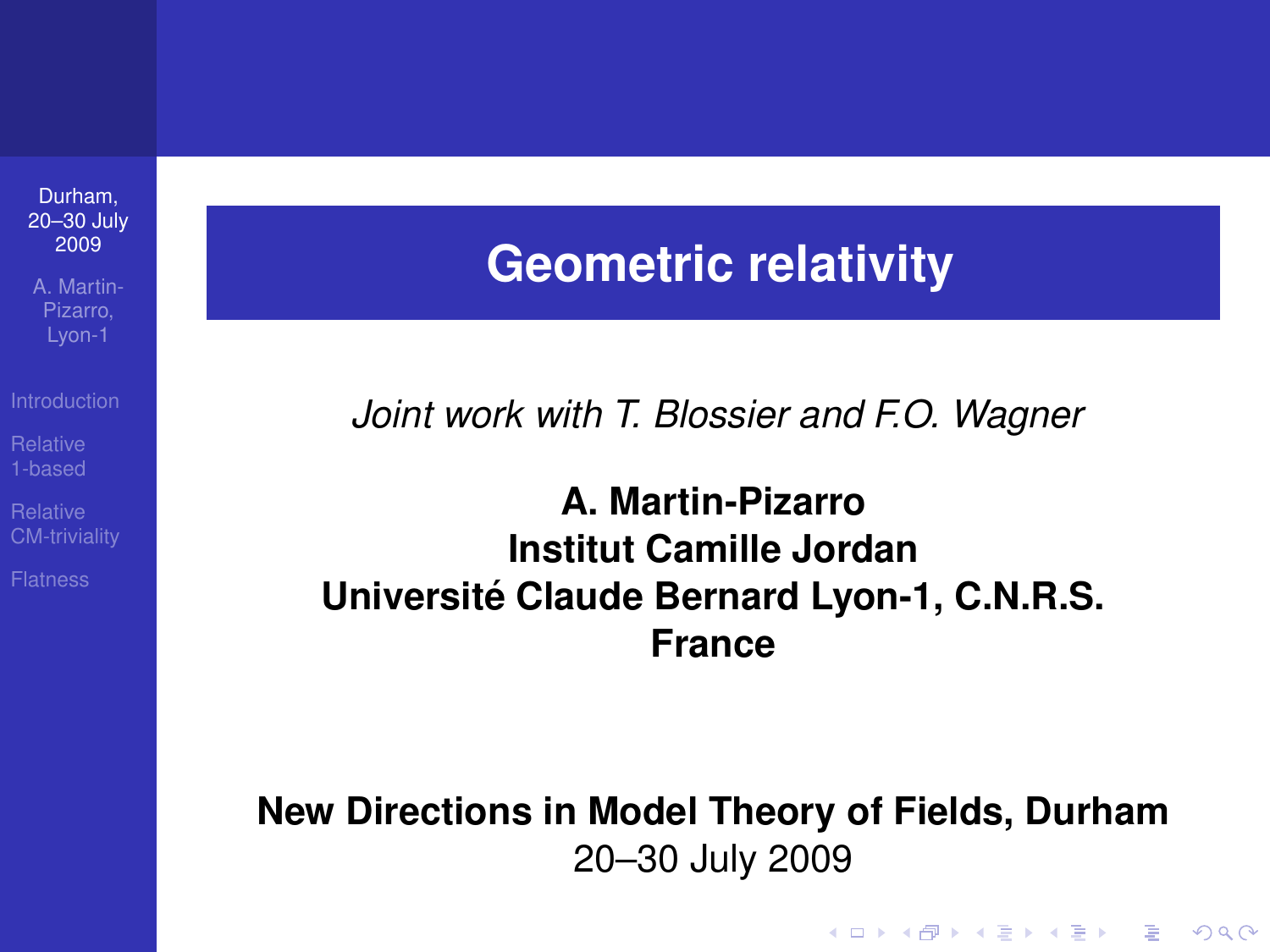Durham, [20–30 July](#page-0-0) 2009

A. Martin-Pizarro,

#### [Introduction](#page-1-0)

<span id="page-1-0"></span>

Let  $K \models DCF_0$ .

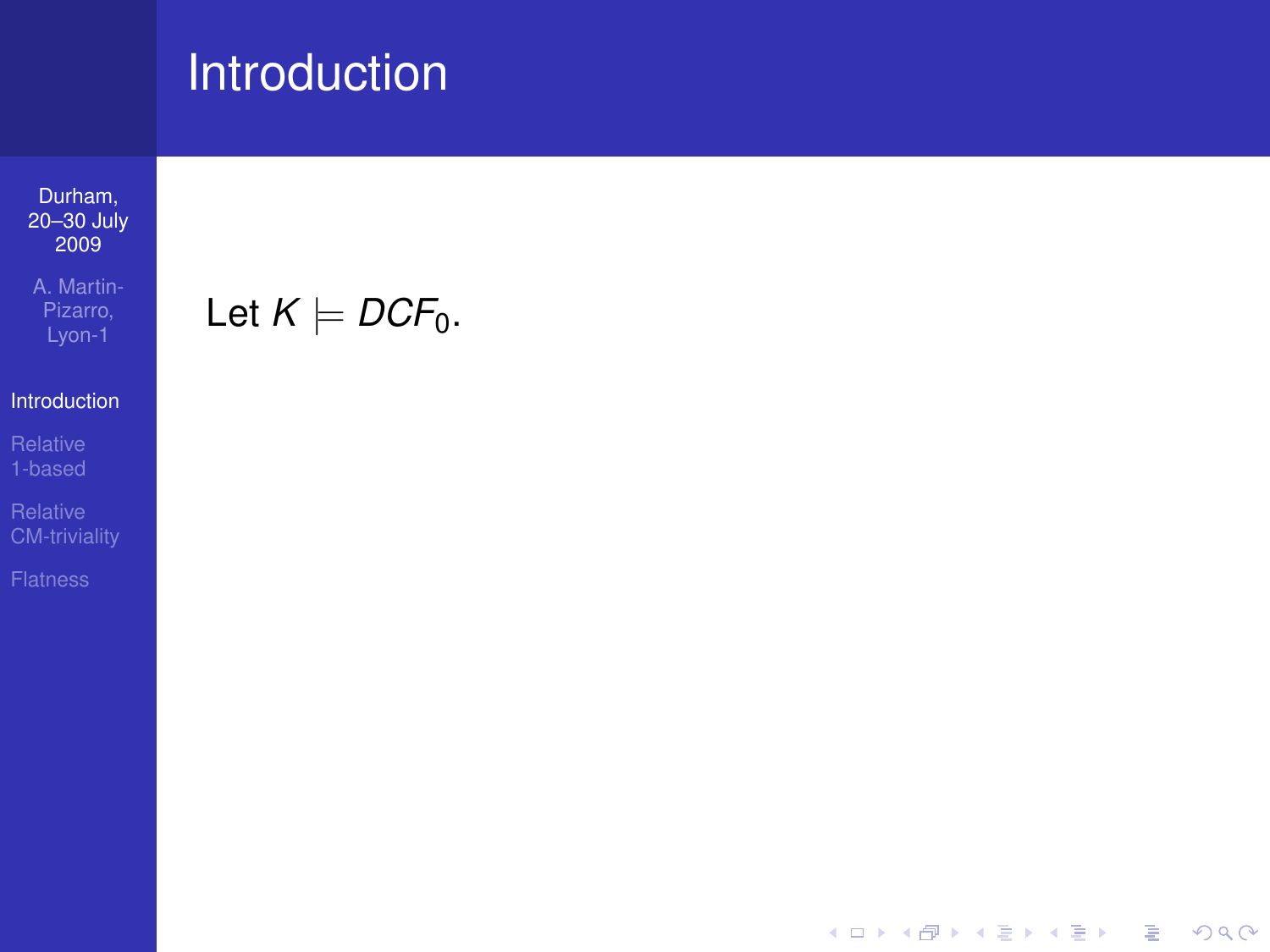Durham, [20–30 July](#page-0-0) 2009

A. Martin-Pizarro,

### [Introduction](#page-1-0)

[CM-triviality](#page-18-0)

## Let  $K \models DCF_0$ .

### Remark

Any connected definable group *G* embeds into an algebraic group.

**KORKARYKERKE PORCH**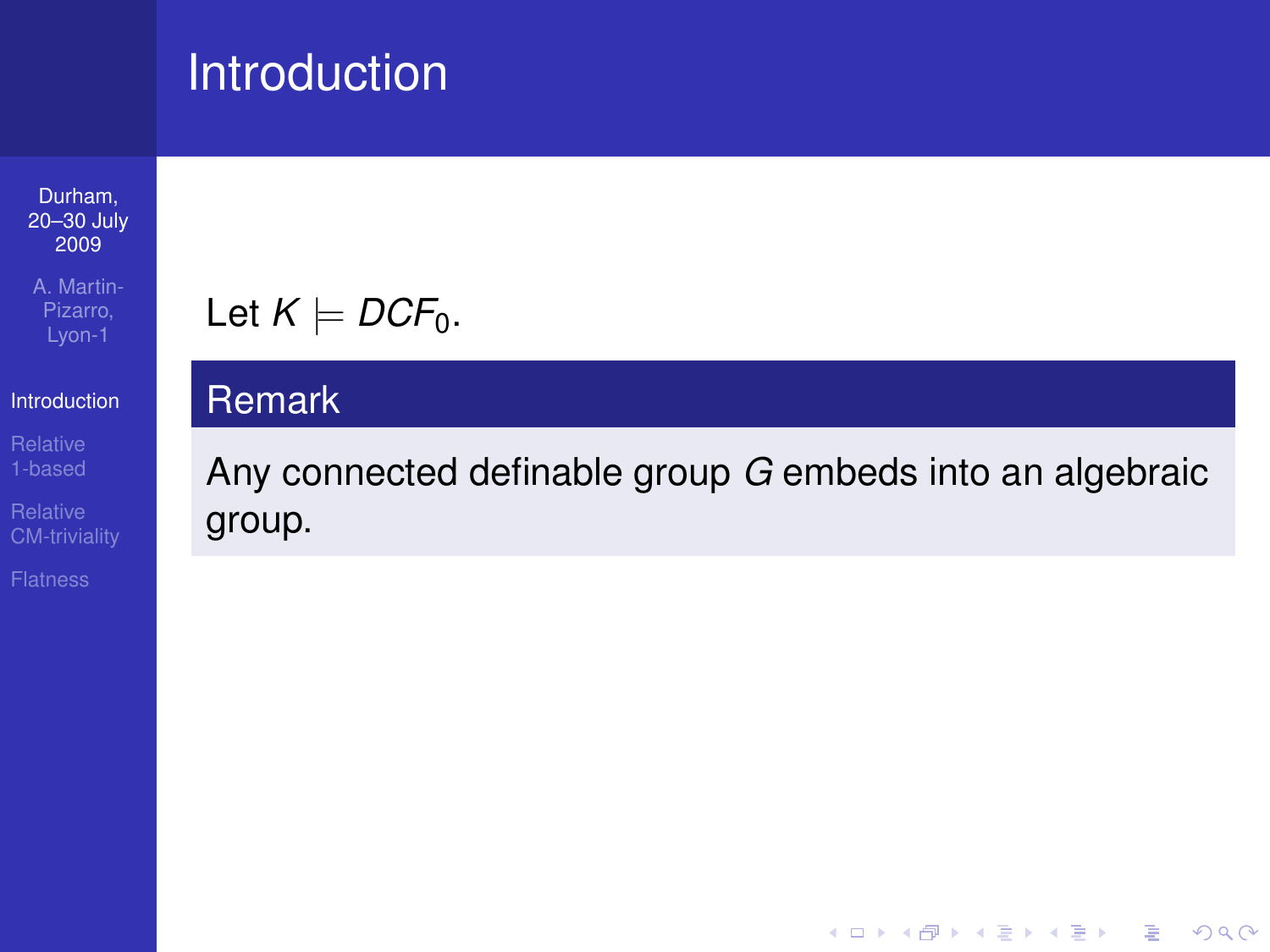Durham, [20–30 July](#page-0-0) 2009

A. Martin-Pizarro,

### [Introduction](#page-1-0)

[CM-triviality](#page-18-0)

## Let  $K \models DCF_0$ .

### Remark

Any connected definable group *G* embeds into an algebraic group.

This follows from:

 $\blacksquare$  Q.E.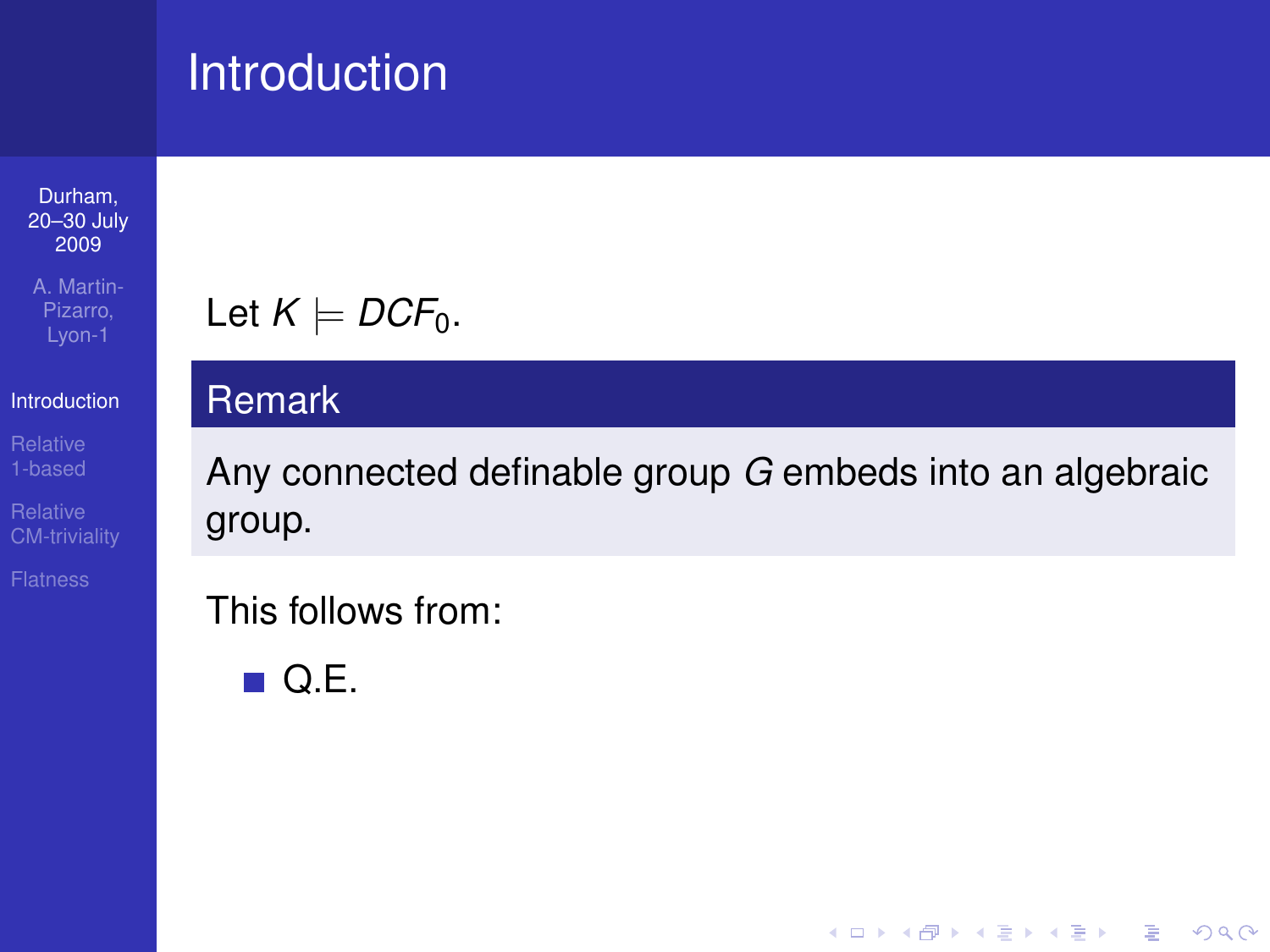Durham, [20–30 July](#page-0-0) 2009

A. Martin-Pizarro, Lyon-1

### [Introduction](#page-1-0)

[CM-triviality](#page-18-0)

## Let  $K \models DCF_0$ .

### Remark

Any connected definable group *G* embeds into an algebraic group.

**KORKARYKERKE PORCH** 

## This follows from:

 $\blacksquare$  Q.E.

■ Use of the group configuration.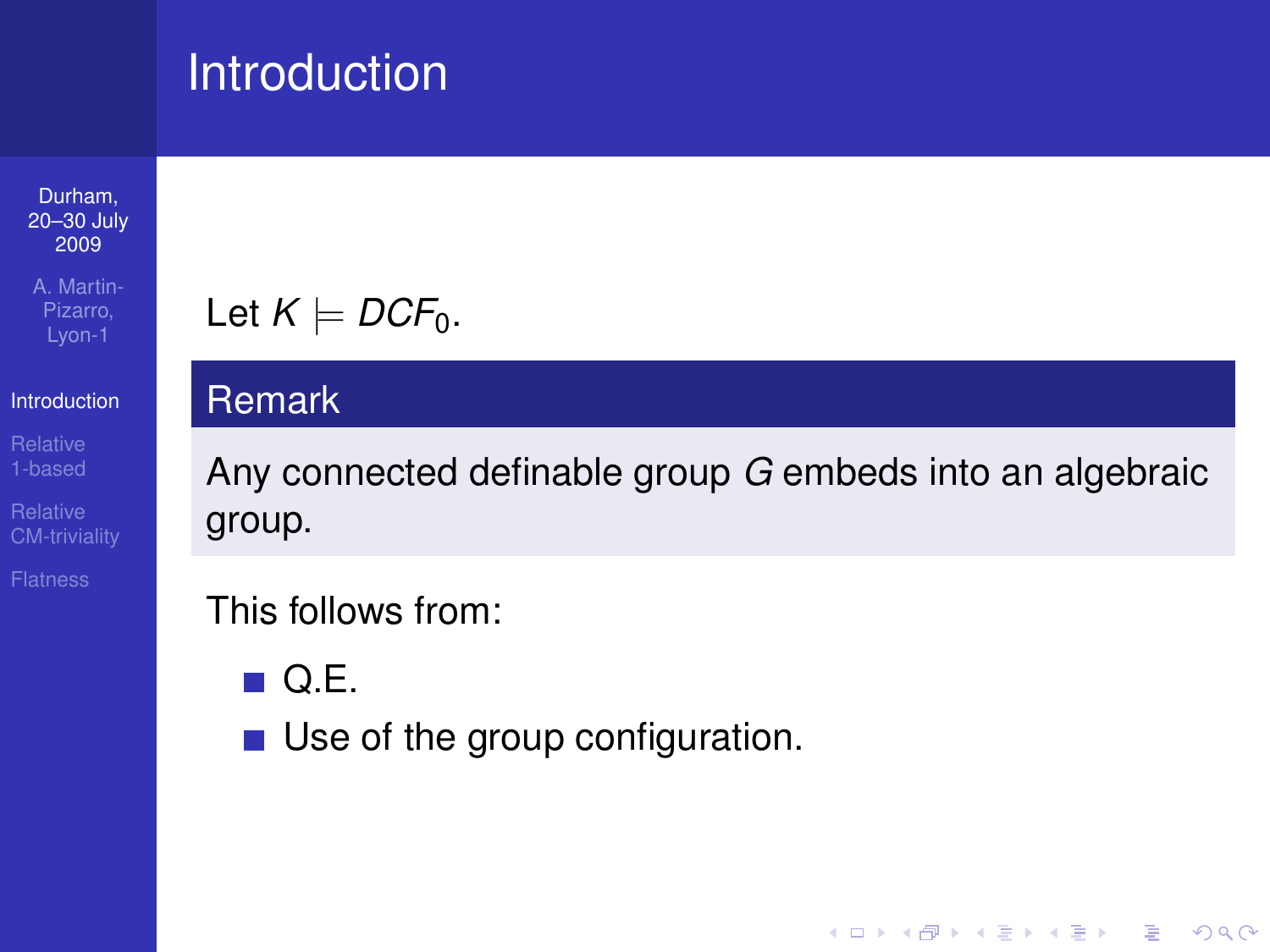A. Martin-Pizarro,

[Introduction](#page-1-0)

[CM-triviality](#page-18-0)

Observe that for  $A \subset B$  alg. closed (in  $DCF_0$ ) and any tuple c

 $c \bigcup_{A}^{DCF_0} B \Longleftrightarrow \text{acl}^{DCF_0} (AC) \bigcup_{A}^{ACF_0} B$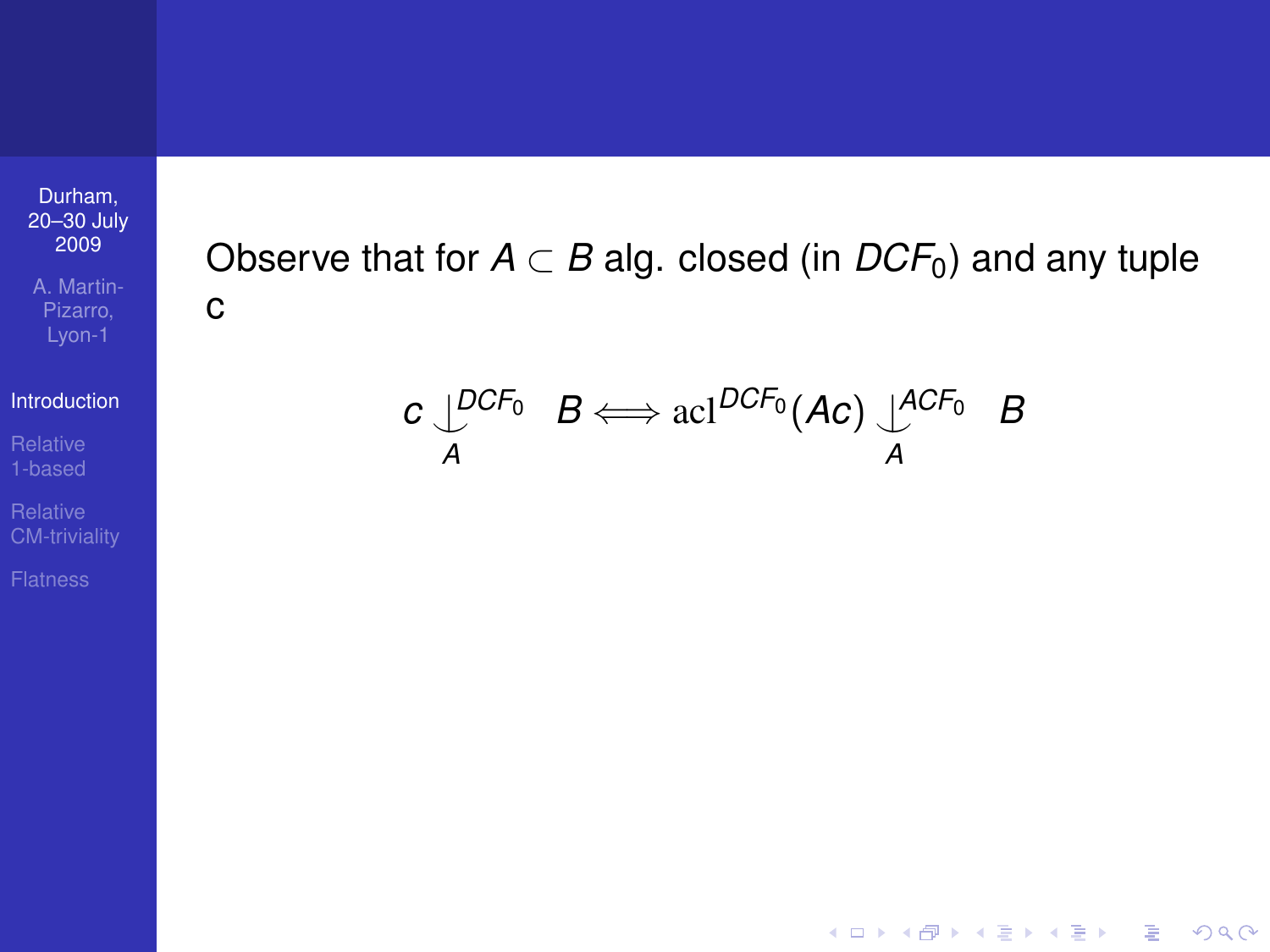A. Martin-Pizarro,

[Introduction](#page-1-0)

[CM-triviality](#page-18-0)

Observe that for  $A \subset B$  alg. closed (in  $DCF_0$ ) and any tuple c

$$
c \downarrow^{DCF_0} B \Longleftrightarrow \text{acl}^{DCF_0}(Ac) \downarrow^{ACF_0} B
$$

### **Definition**

*T* (with E.I) is 1-based if for *A* ⊂ *B* alg. closed and any c

$$
c \bigcup_{A}^{T} B \Longleftrightarrow \operatorname{acl}^{T} (Ac) \bigcup_{A}^{T} B
$$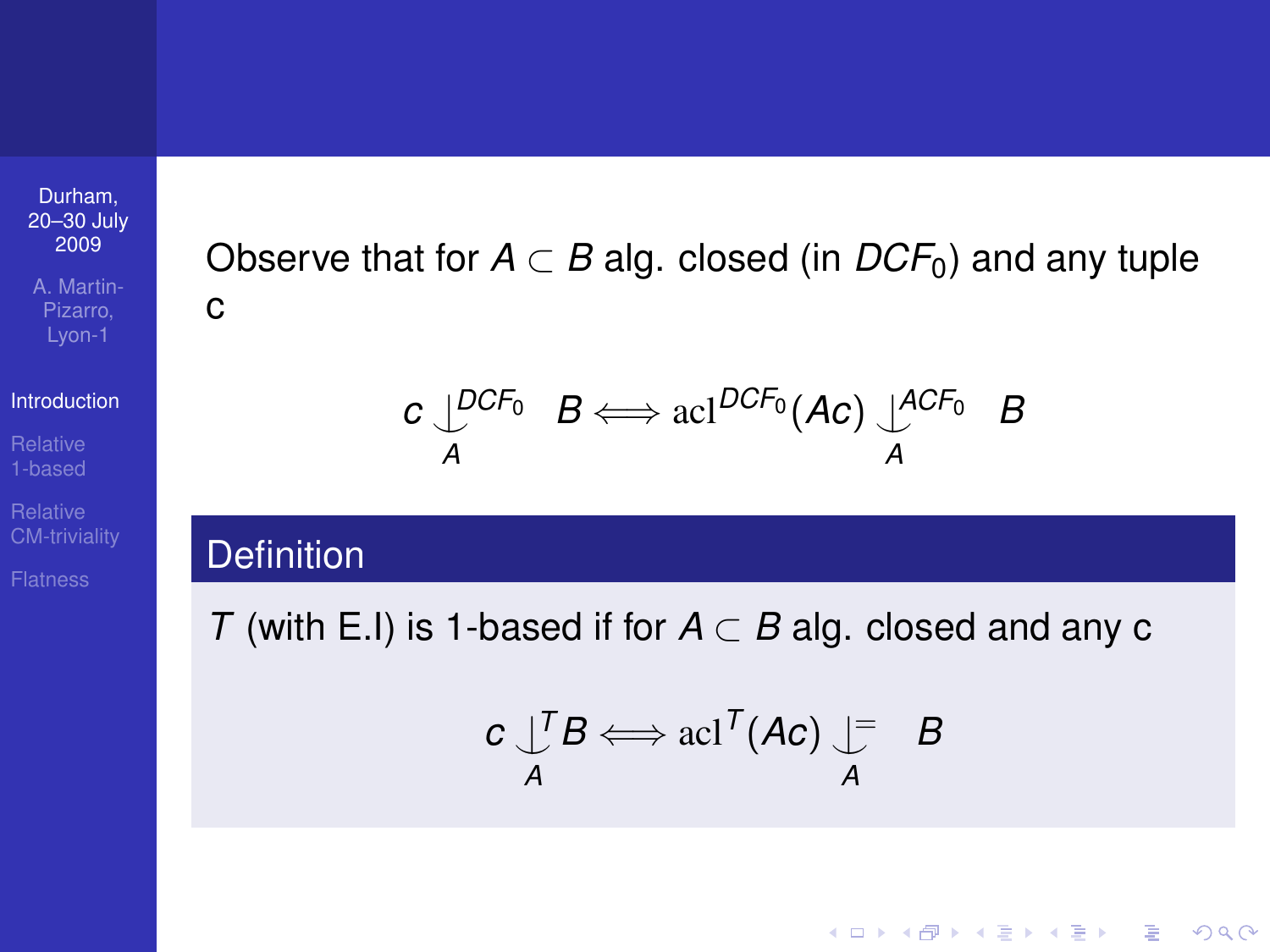#### Durham, [20–30 July](#page-0-0) 2009

A. Martin-Pizarro,

Relative [1-based](#page-7-0)

<span id="page-7-0"></span>

All throughout this talk,

 $\blacksquare$  *T*<sub>0</sub>  $\subset$  *T* two stable theories

K ロ ▶ K 御 ▶ K 聖 ▶ K 聖 ▶ │ 聖 │ 約 9 (9)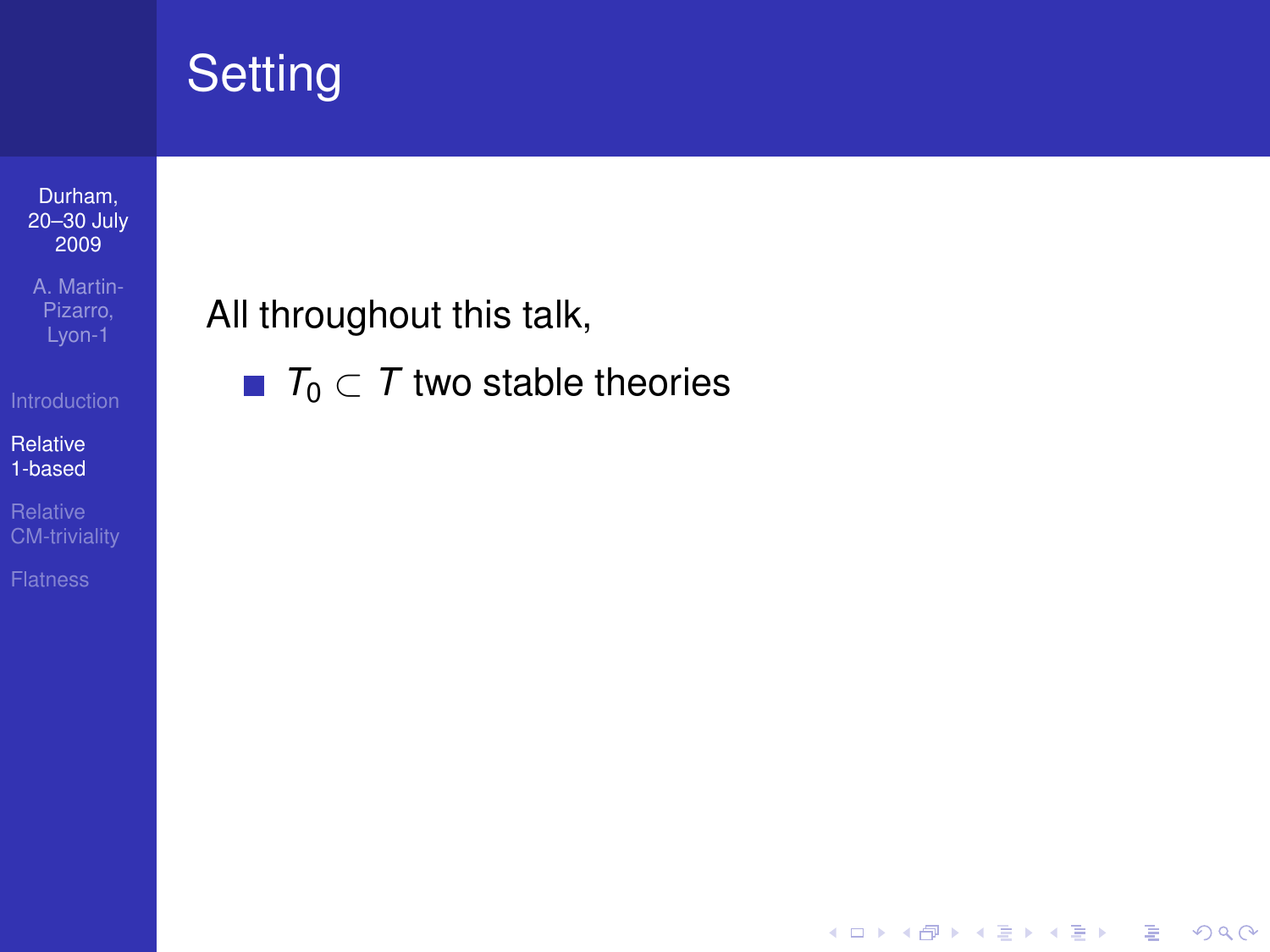#### Durham, [20–30 July](#page-0-0) 2009

A. Martin-Pizarro,

Relative [1-based](#page-7-0)

[CM-triviality](#page-18-0)

All throughout this talk,

- **■**  $T_0 \subset T$  two stable theories
- $T_0$  has geometric elimination of imaginaries.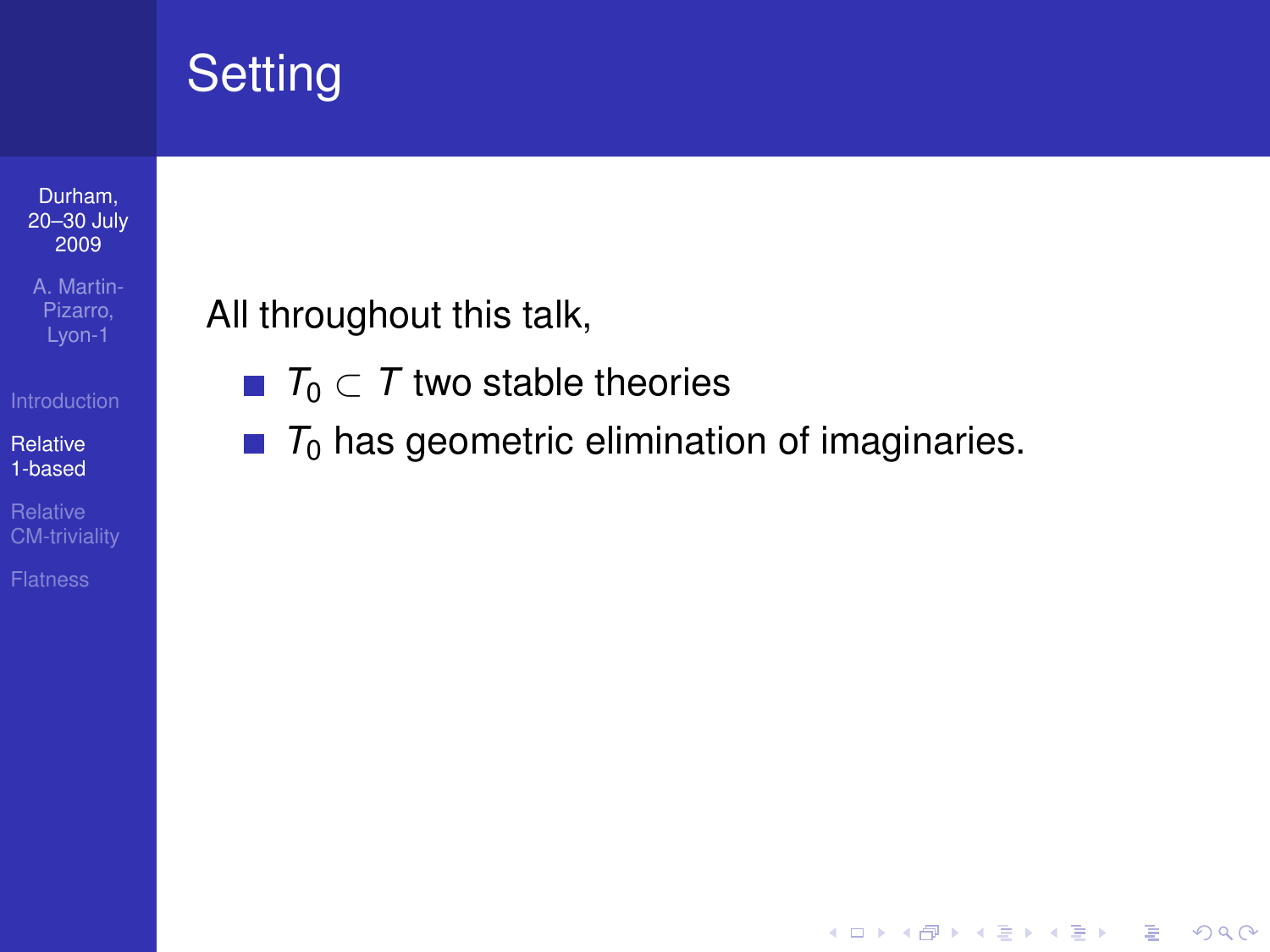#### Durham, [20–30 July](#page-0-0) 2009

A. Martin-Pizarro, Lyon-1

Relative [1-based](#page-7-0)

[CM-triviality](#page-18-0)

All throughout this talk,

- **■**  $T_0 \subset T$  two stable theories
- $T_0$  has geometric elimination of imaginaries.  $\sim$
- *T* has a finitary closure operator such that

 $A \subset \langle A \rangle \subset \operatorname{acl}(A)$ .

**KOD KOD KED KED E VAN**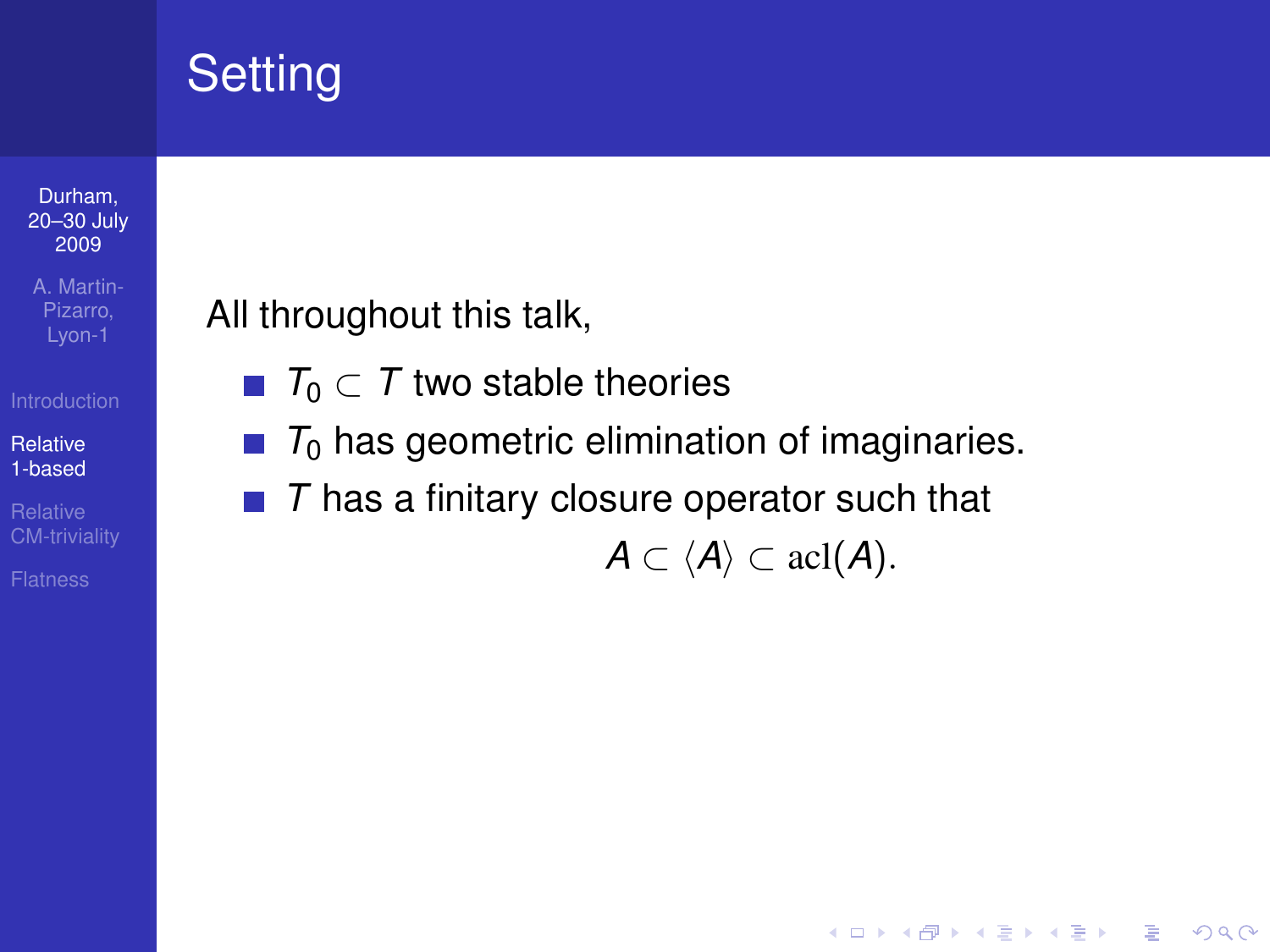#### Durham, [20–30 July](#page-0-0) 2009

A. Martin-Pizarro, Lyon-1

Relative [1-based](#page-7-0)

[CM-triviality](#page-18-0)

All throughout this talk,

- *T*<sup>0</sup> ⊂ *T* two stable theories
- $T_0$  has geometric elimination of imaginaries.
- *T* has a finitary closure operator such that  $A \subset \langle A \rangle \subset \operatorname{acl}(A)$ .
- For *A* algebraically closed and  $b \bigcup_{A} c$  then  $\langle Abc \rangle \subset \text{acl}_0(\langle Ab \rangle, \langle Ac \rangle).$

**KORK ERKER ADAM ADA**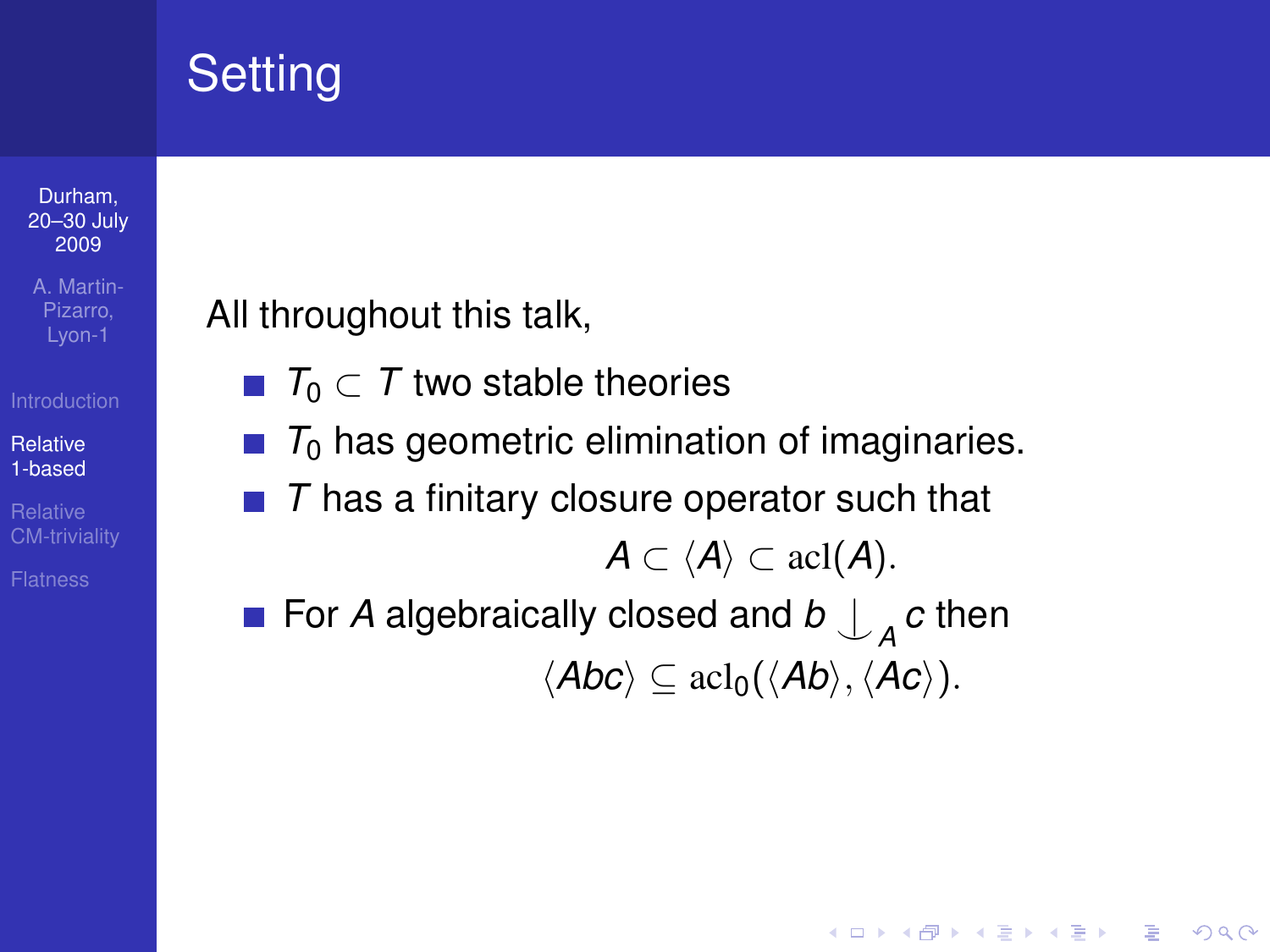#### Durham, [20–30 July](#page-0-0) 2009

A. Martin-Lyon-1

Relative [1-based](#page-7-0)

[CM-triviality](#page-18-0)

All throughout this talk,

- *T*<sup>0</sup> ⊂ *T* two stable theories
- $\blacksquare$   $\tau_0$  has geometric elimination of imaginaries.
- *T* has a finitary closure operator such that  $A \subset \langle A \rangle \subset \operatorname{acl}(A)$ .
- For *A* algebraically closed and  $b \bigcup_{A} c$  then  $\langle Abc \rangle \subset \text{acl}_0(\langle Ab \rangle, \langle Ac \rangle).$

**■** If  $\bar{a} \in \text{acl}_0(A)$  then  $\langle \text{acl}(\bar{a}), A \rangle \subseteq \text{acl}_0(\text{acl}(\bar{a}), \langle A \rangle)$ .

**KOD KARD KED KED BE YOUR**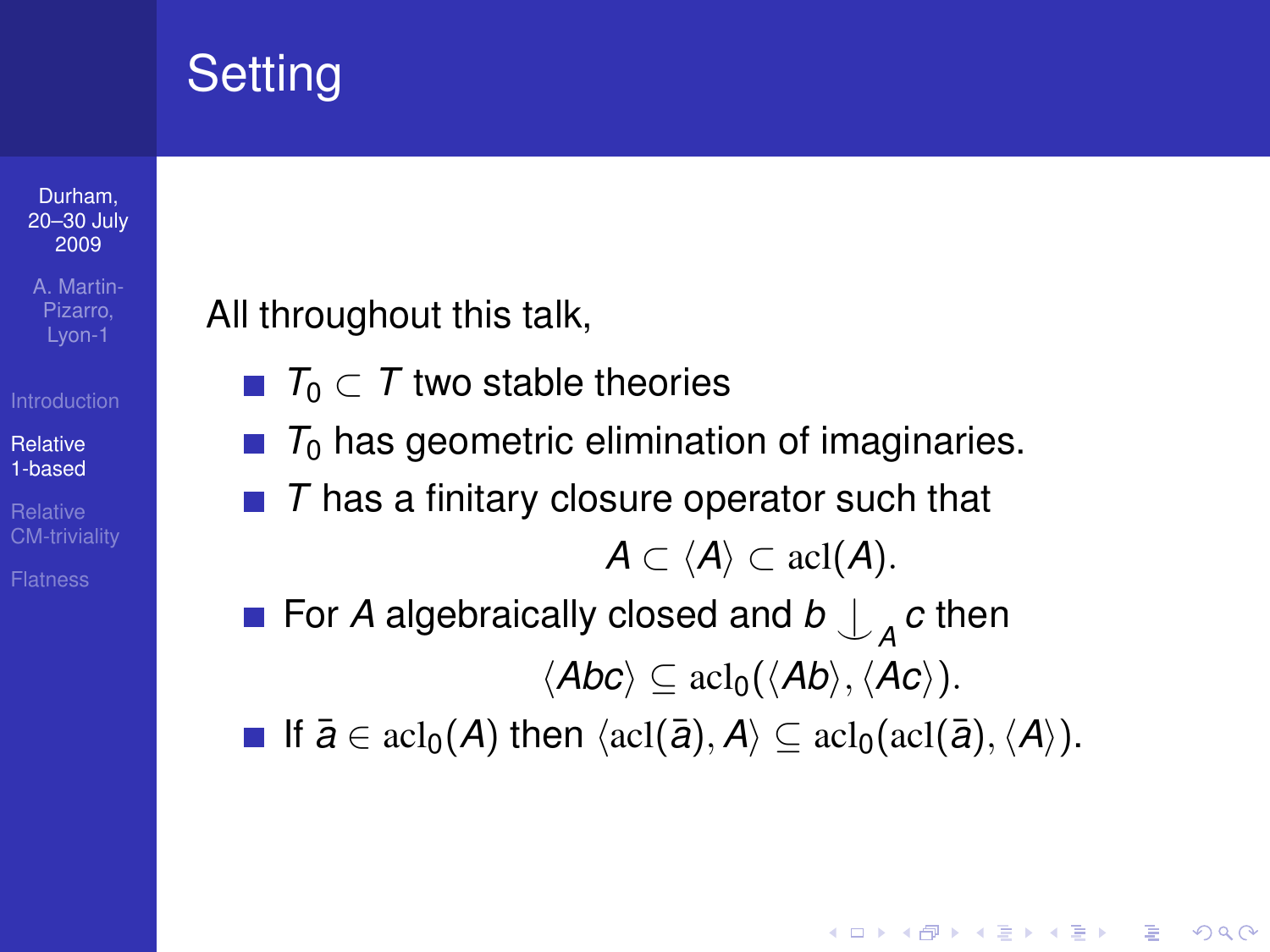## Relative 1-based

#### Durham, [20–30 July](#page-0-0) 2009

A. Martin-Pizarro,

Relative [1-based](#page-7-0)

[CM-triviality](#page-18-0)

### **Definition**

*T* is relatively 1-based over  $T_0$  w.r.t.  $\langle \rangle$  if for any  $A \subset B$ algebraically closed and any *c*, if

$$
\langle A\bar{c}\rangle \bigcup_{A}^{0} B \text{, then } c \bigcup_{A}^{T} B.
$$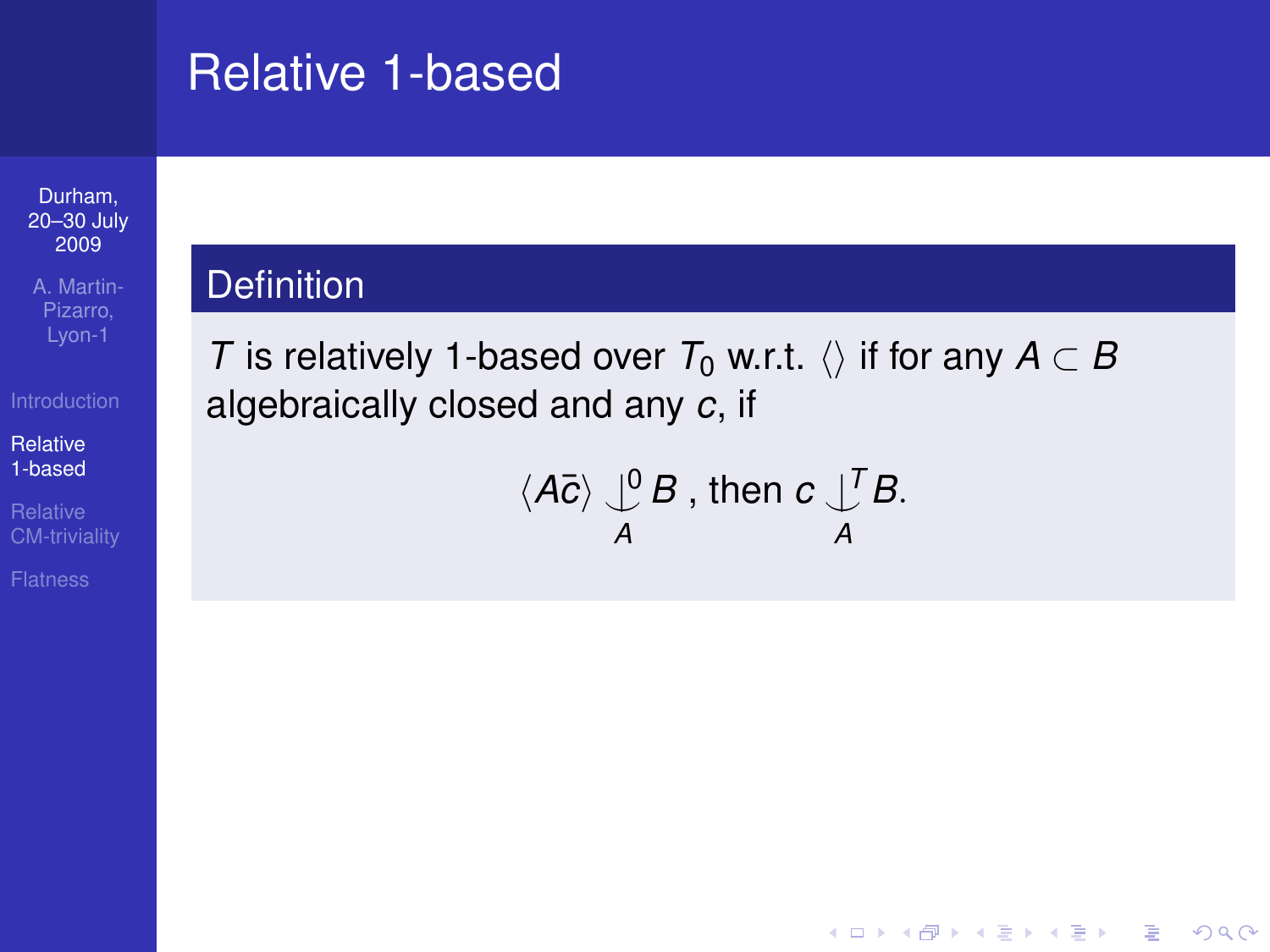## Relative 1-based

#### Durham, [20–30 July](#page-0-0) 2009

A. Martin-Pizarro, Lyon-1

Relative [1-based](#page-7-0)

[CM-triviality](#page-18-0)

### **Definition**

*T* is relatively 1-based over  $T_0$  w.r.t.  $\langle \rangle$  if for any  $A \subset B$ algebraically closed and any *c*, if

$$
\langle A\bar{c}\rangle \bigcup_{A}^{0} B \text{ , then } c \bigcup_{A}^{T} B.
$$

**KOD CONTRACT A BOAR KOD A CO** 

### **Remark**

Relative 1-basedness is preserved under adding or removing parameters.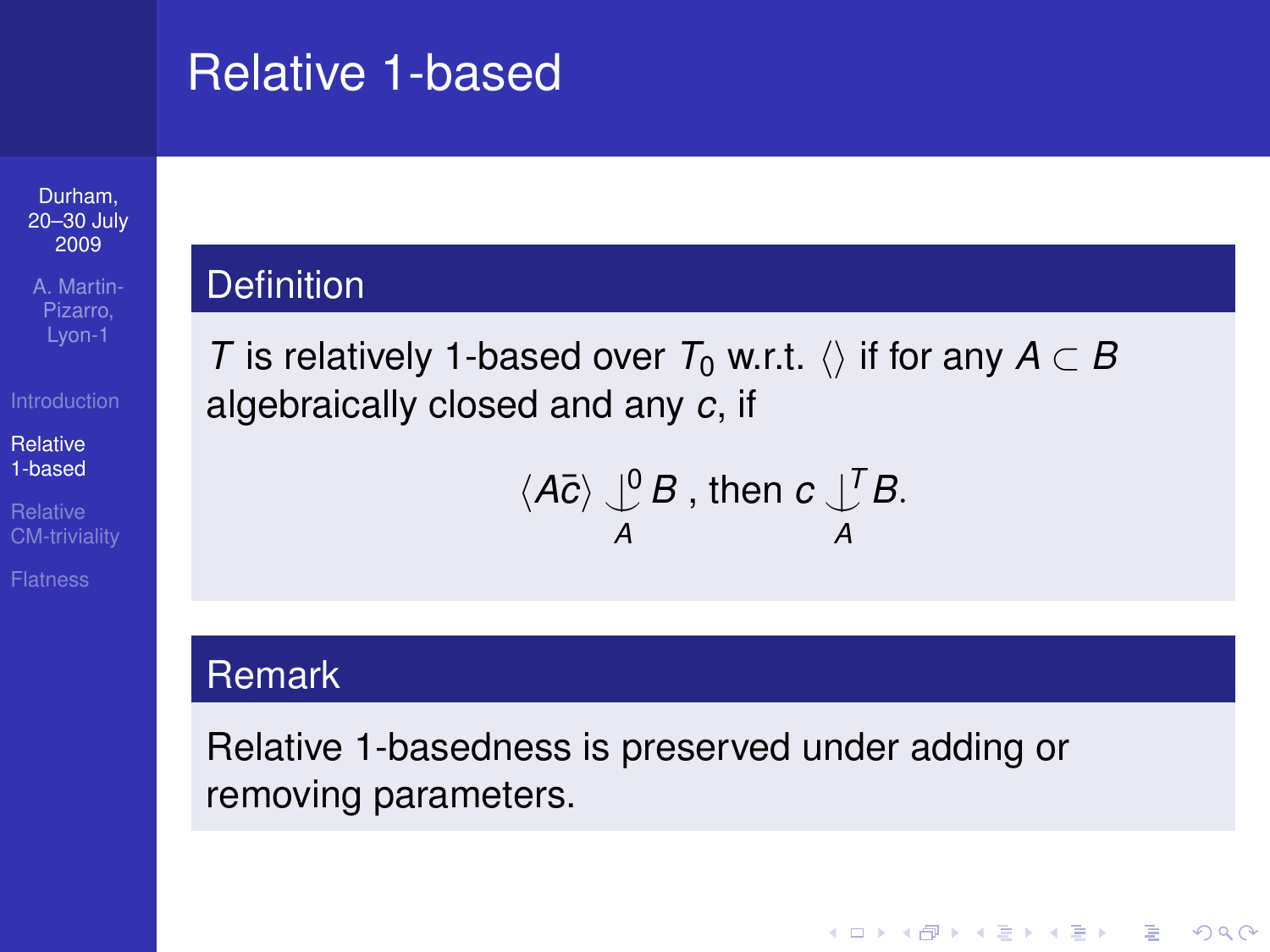## Main Lemma

#### Durham, [20–30 July](#page-0-0) 2009

A. Martin-Lyon-1

#### Relative [1-based](#page-7-0)

[CM-triviality](#page-18-0)

### Lemma

Let *G* be a connected *T*-definable group, *a* and *b* generics with *c* = *a* · *b*. Consider a countable Morley sequence *D* for the generic type over *a*, *b* and define

> $\alpha = \operatorname{acl}_0(\operatorname{acl}(b, D), \operatorname{acl}(c, D)) \cap \operatorname{acl}(a, D)$  $\beta = \text{acl}_0(\text{acl}(a, D), \text{acl}(c, D)) \cap \text{acl}(b, D)$  $\gamma = \text{acl}_0(\text{acl}(a, D), \text{acl}(b, D)) \cap \text{acl}(c, D).$

> > (ロ) (個) (悪) (悪)

÷.

 $2Q$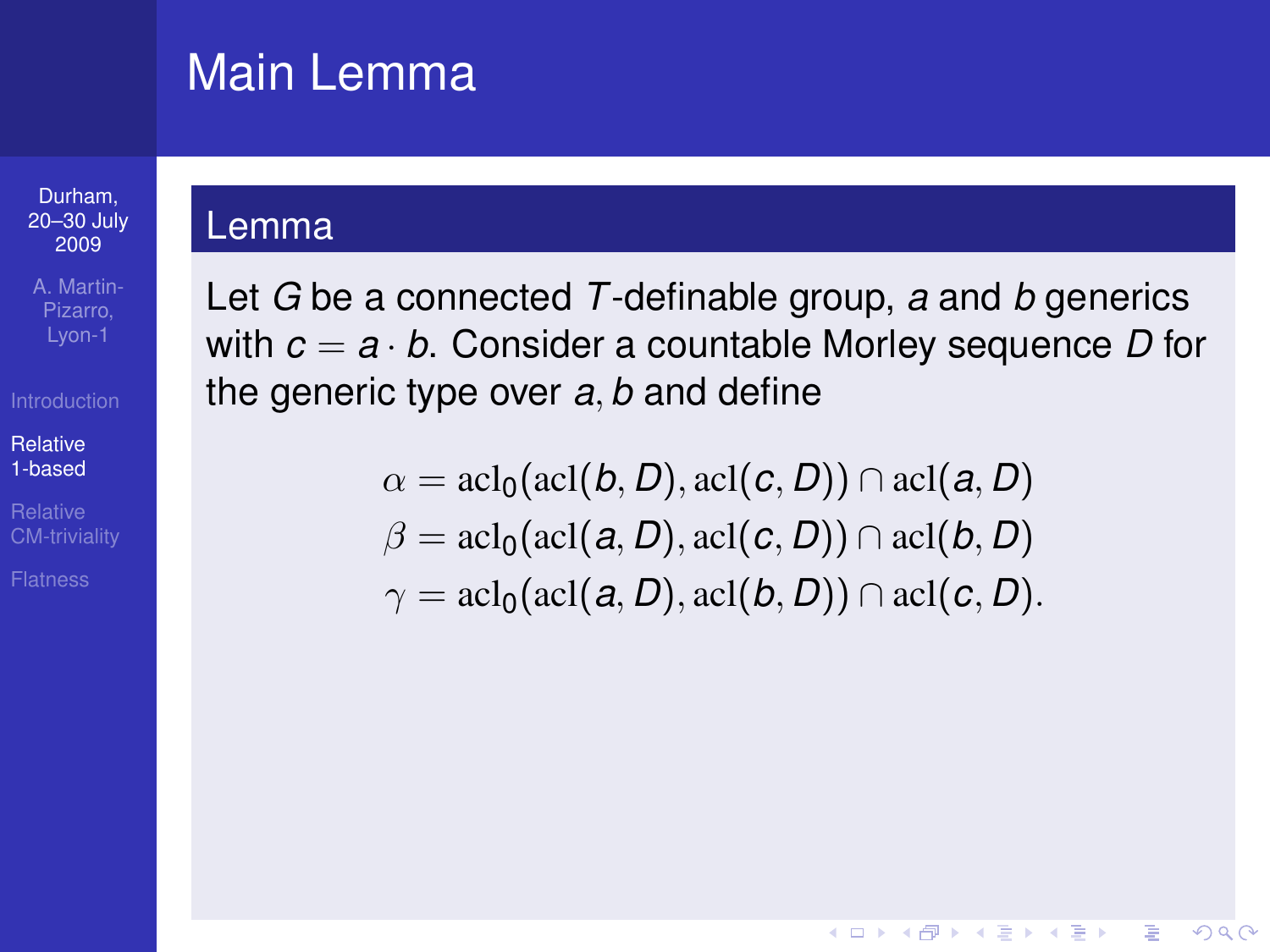## Main Lemma

#### Durham, [20–30 July](#page-0-0) 2009

A. Martin-Lyon-1

Relative [1-based](#page-7-0)

[CM-triviality](#page-18-0)

### Lemma

Let *G* be a connected *T*-definable group, *a* and *b* generics with *c* = *a* · *b*. Consider a countable Morley sequence *D* for the generic type over *a*, *b* and define

$$
\alpha = \operatorname{acl}_0(\operatorname{acl}(b, D), \operatorname{acl}(c, D)) \cap \operatorname{acl}(a, D)
$$
  

$$
\beta = \operatorname{acl}_0(\operatorname{acl}(a, D), \operatorname{acl}(c, D)) \cap \operatorname{acl}(b, D)
$$
  

$$
\gamma = \operatorname{acl}_0(\operatorname{acl}(a, D), \operatorname{acl}(b, D)) \cap \operatorname{acl}(c, D).
$$

Then  $\alpha$ ,  $\beta$  and  $\gamma$  are pairwise independant and each one is 0-algebraic over the other two. Moreover

 $\operatorname{acl}(b, D), \operatorname{acl}(c, D) \cup_{\alpha}^0 \operatorname{acl}(a, D).$ 

◆ ロ ▶ → 何 ▶ → ヨ ▶ → ヨ ▶ │ ヨ │

 $2Q$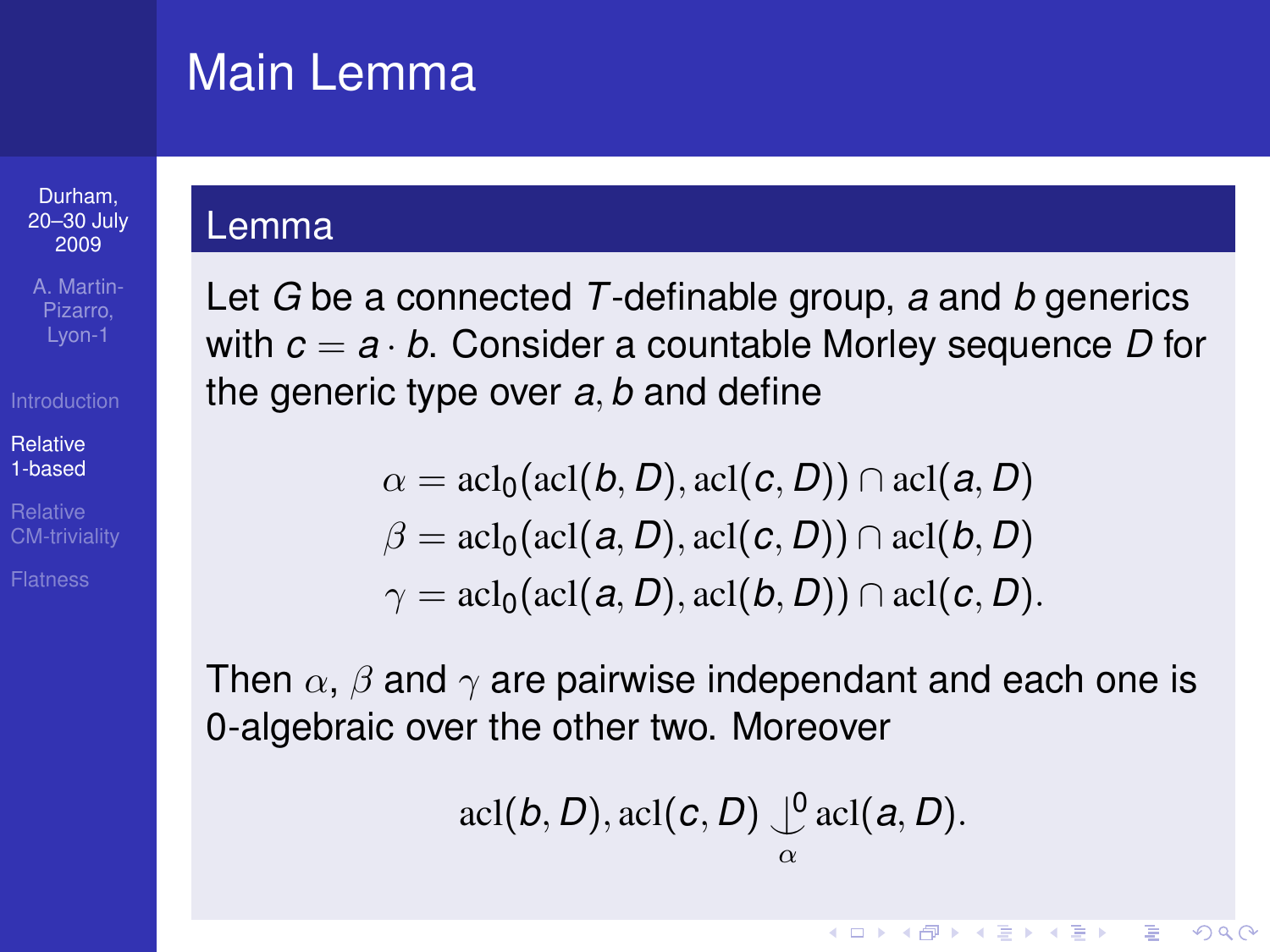## **Homogenies**

#### Durham, [20–30 July](#page-0-0) 2009

A. Martin-Lyon-1

### Relative [1-based](#page-7-0)

### **Proposition**

Any type-definable group *G* in *T* admits a type-definable homogeny *S* (with parameters) to a  $T_0$ -interpretable group *H* such that given  $g, g'$  in  $G$  generic independent and  $h$  in  $H$ such that  $S(gg',\bar{h})$ , we have

$$
\operatorname{acl}(g), \operatorname{acl}(g') \big\downarrow^0 \operatorname{acl}(gg')
$$

and *h* is 0-interalgebraic with  $\text{acl}(g)$  acl $(g')$ )  $\cap$   $\text{acl}(gg').$ 

**KOD KARD KED KED BE YOUR**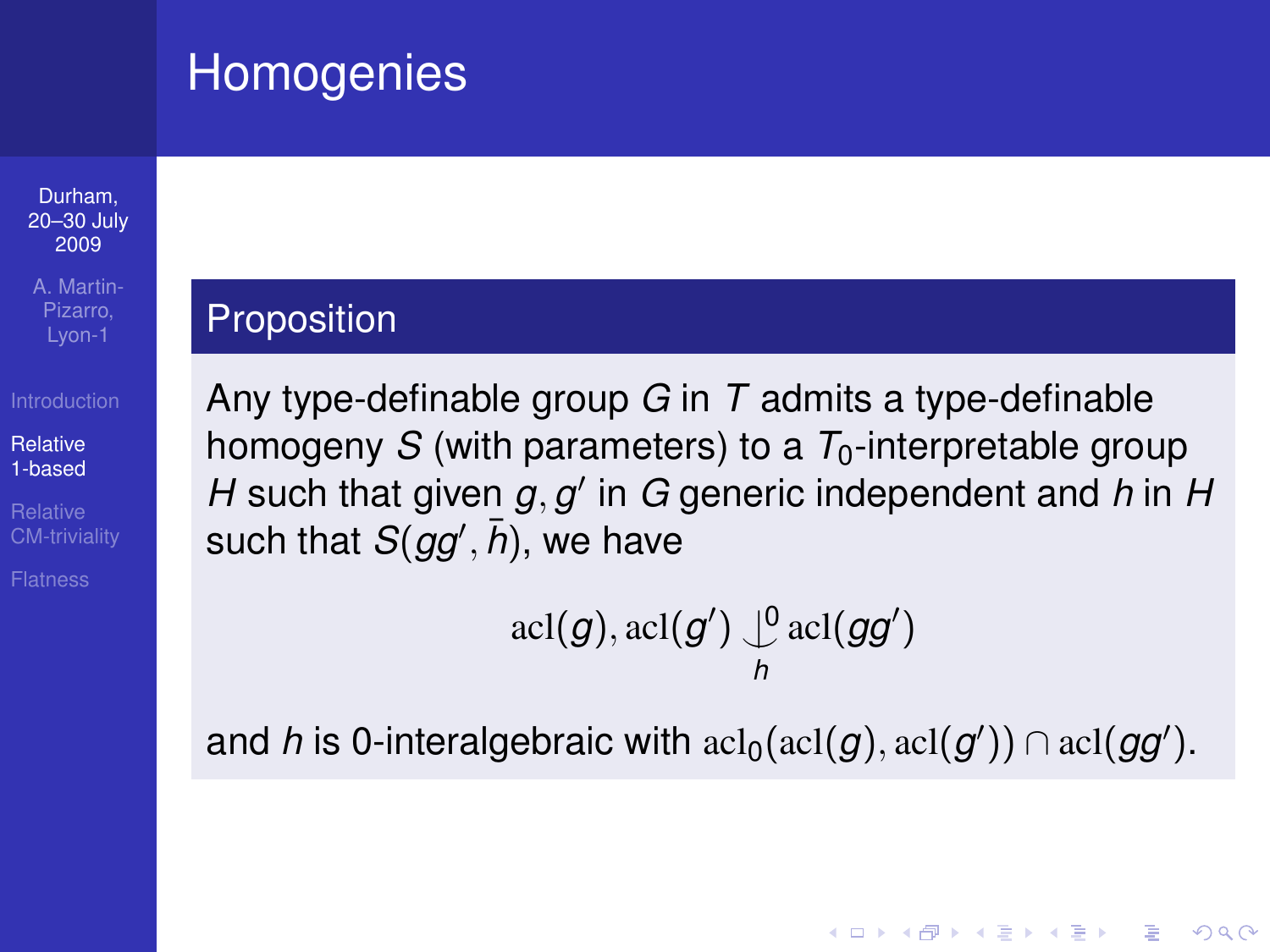## Homogenies II



A. Martin-Pizarro, Lyon-1

Relative [1-based](#page-7-0)

[CM-triviality](#page-18-0)

### Theorem

If *T* is relatively 1-based over  $T_0$  with respect to  $\langle \rangle$ , then every type-definable group *G* is monogenous into some *T*0-interpretable group *H*.

**KOD KOD KED KED E VAN**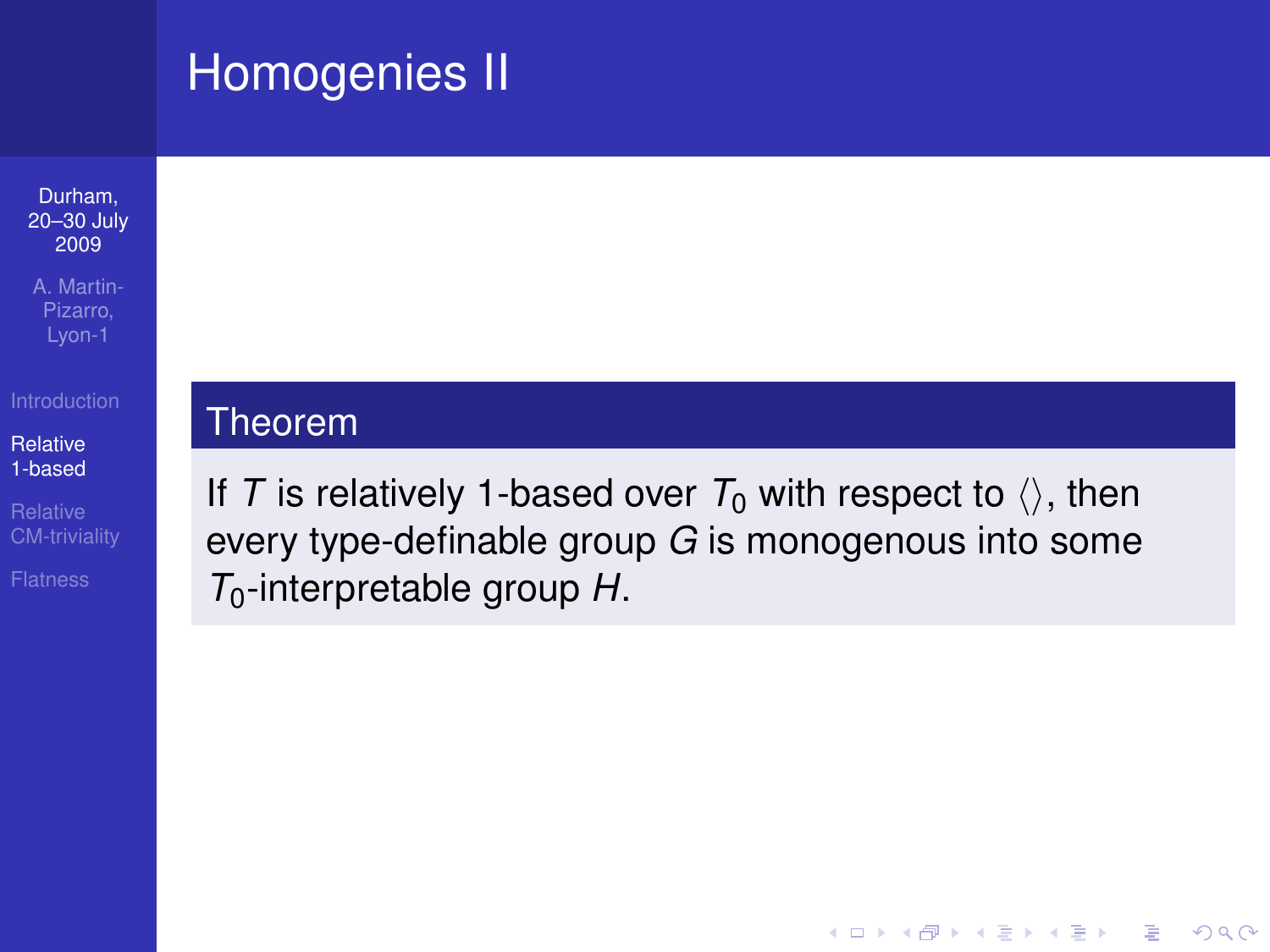# Why this notion?

Durham, [20–30 July](#page-0-0) 2009

A. Martin-Pizarro, Lyon-1

Relative [CM-triviality](#page-18-0)

<span id="page-18-0"></span>

In order to show that the new s.m. set disproved the trichotomy conjecture, Hrushovski introduced the notion of CM-triviality, which prohibits the existence of infinite definable fields (and even bad groups!)

**KOD CONTRACT A BOAR KOD A CO**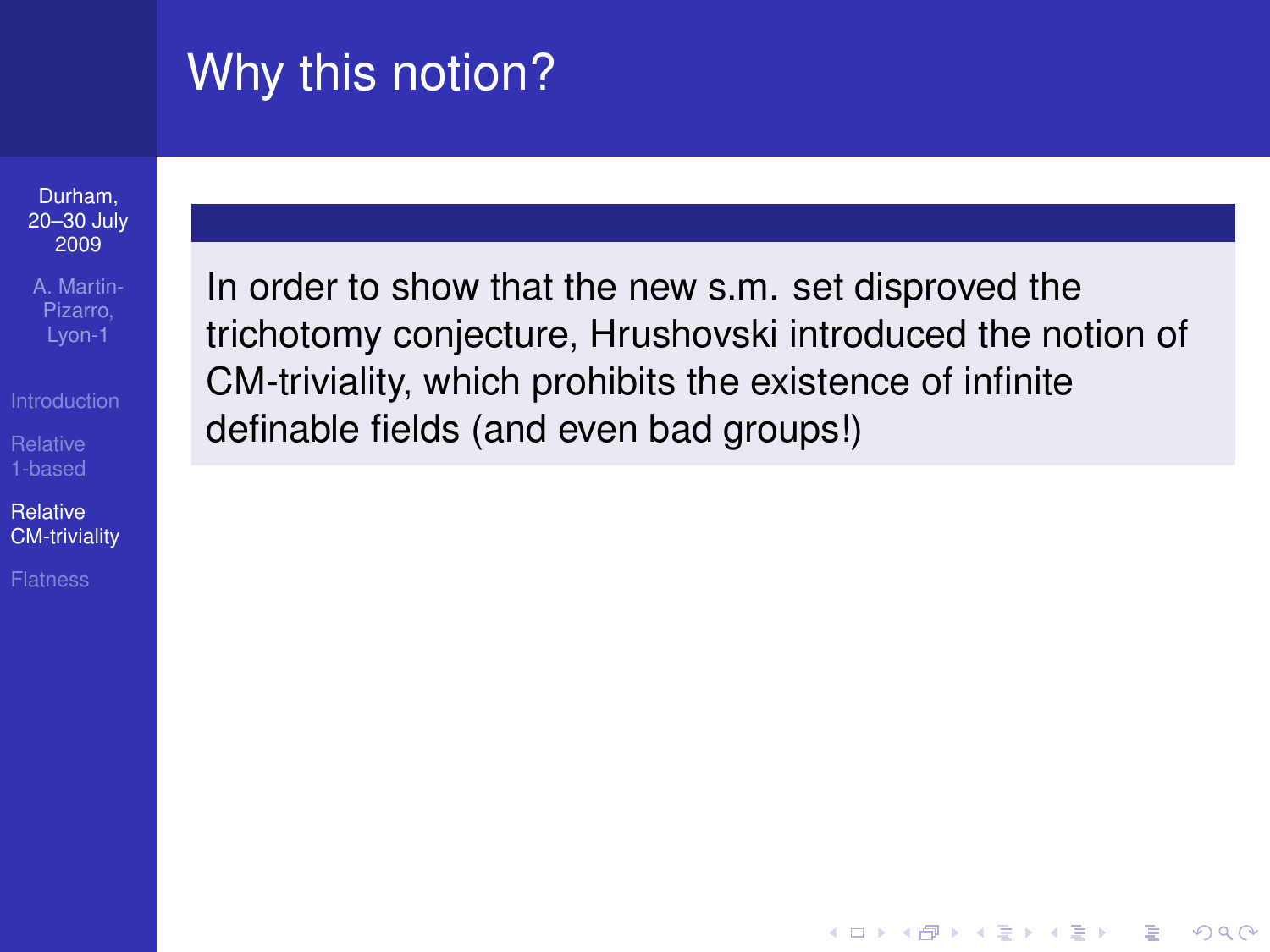# Why this notion?

Durham, [20–30 July](#page-0-0) 2009

A. Martin-Lyon-1

Relative [CM-triviality](#page-18-0)

In order to show that the new s.m. set disproved the trichotomy conjecture, Hrushovski introduced the notion of CM-triviality, which prohibits the existence of infinite definable fields (and even bad groups!)

### **Definition**

*T* is CM-trivial over  $T_0$  w.r.t.  $\langle \rangle$  if for all alg. closed sets

*A* ⊂ *B* and every tuple *c*, if

$$
\langle Ac \rangle \bigcup_A^0 B,
$$

**KOD KARD KED KED BE YOUR** 

then  $Cb(\bar{c}/A)$  is algebraic over  $Cb(\bar{c}/B)$ .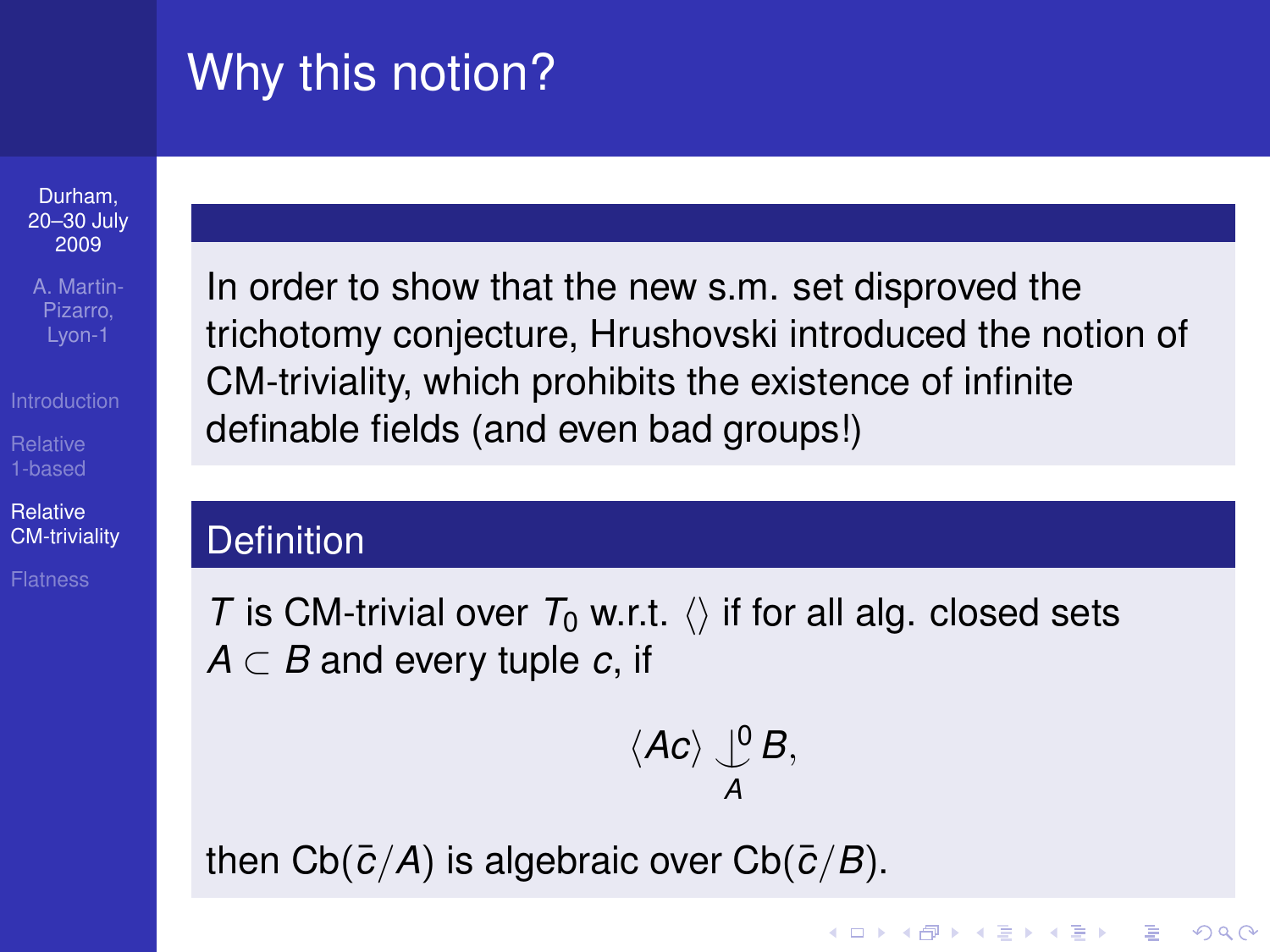#### Durham, [20–30 July](#page-0-0) 2009

A. Martin-Pizarro,

Relative [CM-triviality](#page-18-0)

## Examples

■ *T* is CM-trivial over *T* w.r.t. acl.

K ロ ▶ K 御 ▶ K 聖 ▶ K 聖 ▶ │ 聖 │ 約 9 (9)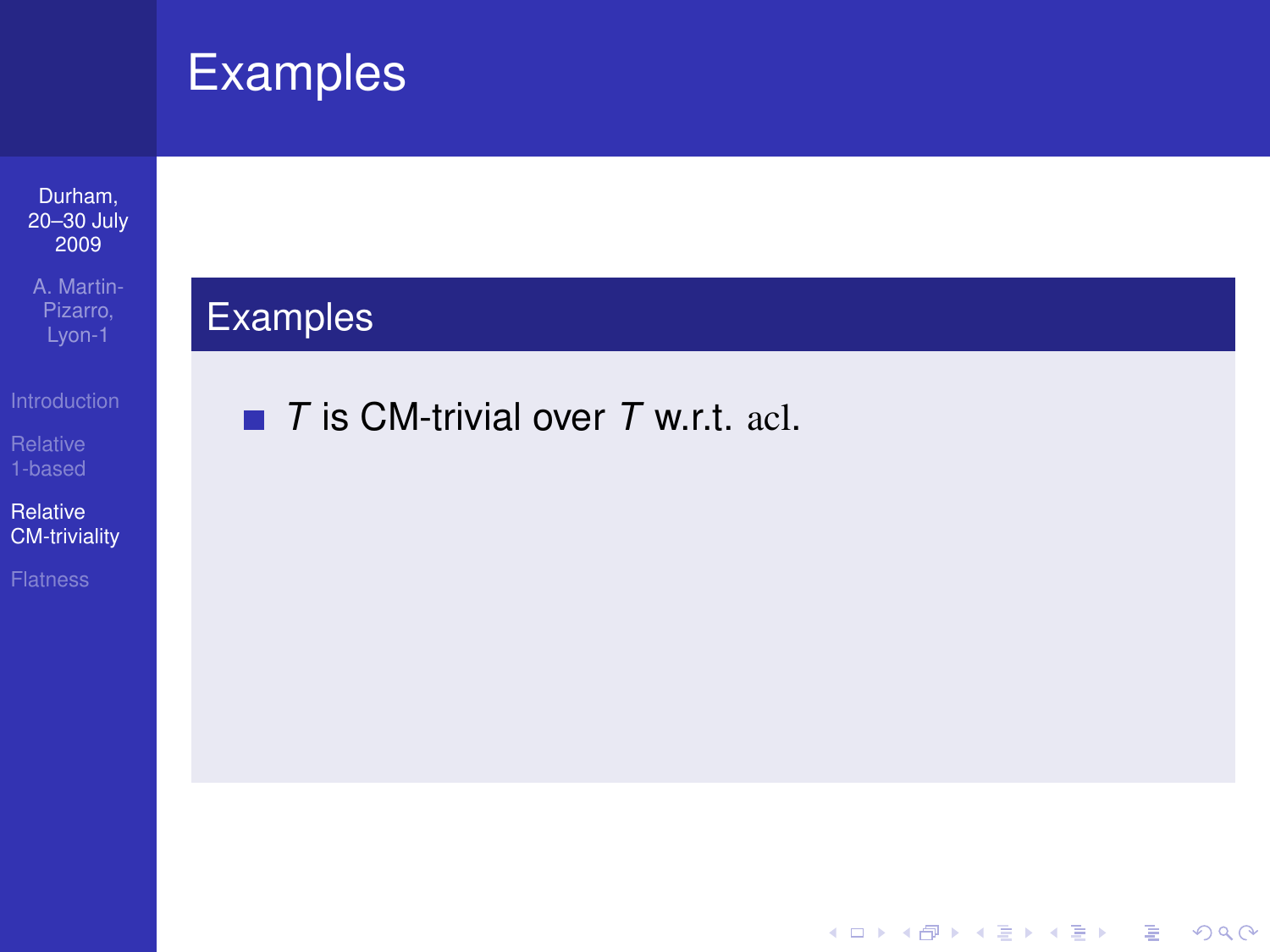#### Durham, [20–30 July](#page-0-0) 2009

A. Martin-Pizarro,

Relative [CM-triviality](#page-18-0)

### Examples

- *T* is CM-trivial over *T* w.r.t. acl.
- If  $T$  has E.I. and is CM-trivial over equality w.r.t. acl, then *T* is CM-trivial.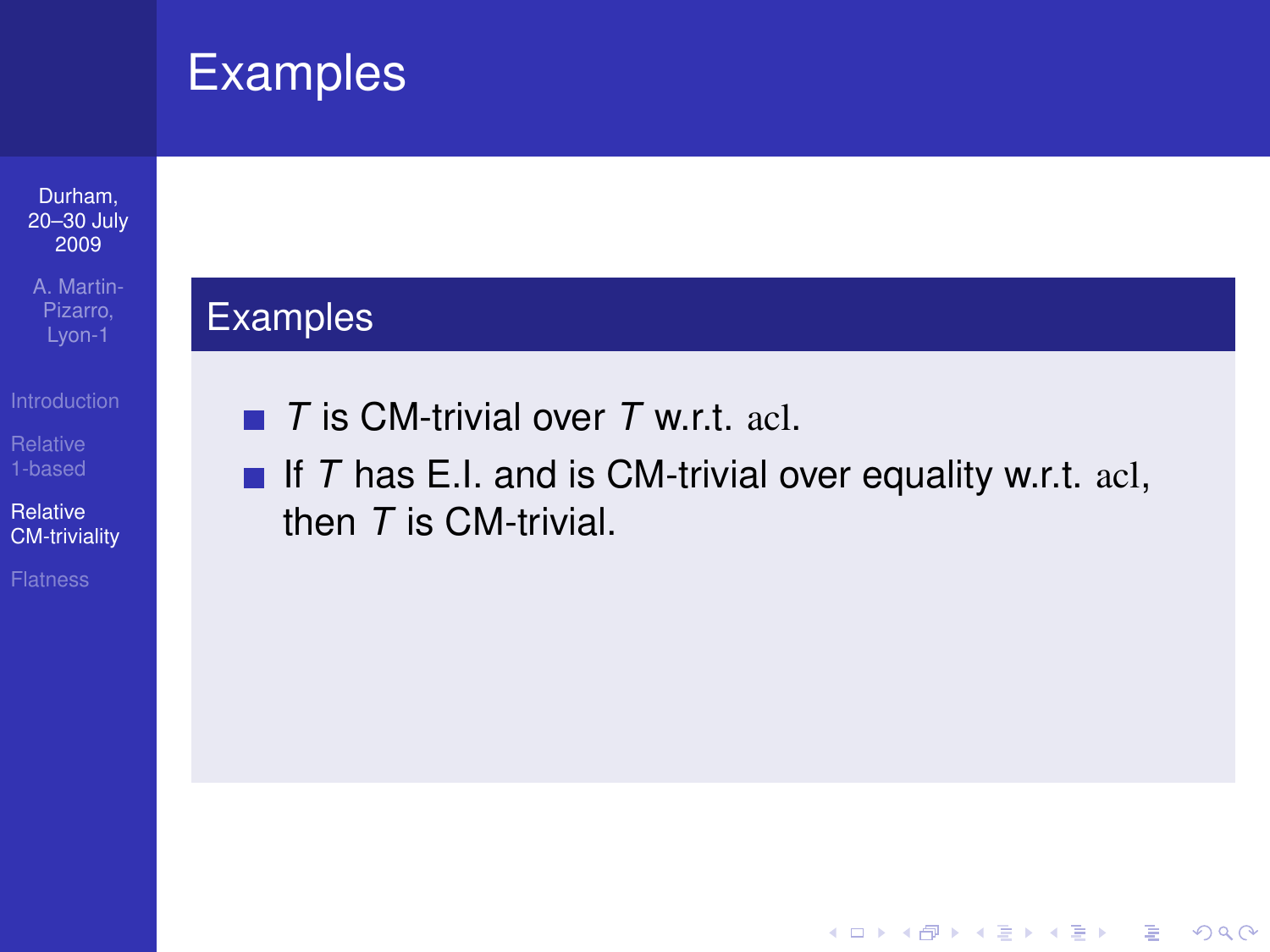#### Durham, [20–30 July](#page-0-0) 2009

A. Martin-Pizarro, Lyon-1

Relative [CM-triviality](#page-18-0)

### Examples

- *T* is CM-trivial over *T* w.r.t. acl.
- If  $T$  has E.I. and is CM-trivial over equality w.r.t. acl, then *T* is CM-trivial.
- If *T* is rel. 1-based over  $T_0$  w.r.t.  $\langle \rangle$ , it is CM-trivial over  $T_0$  w.r.t.  $\langle \rangle$ .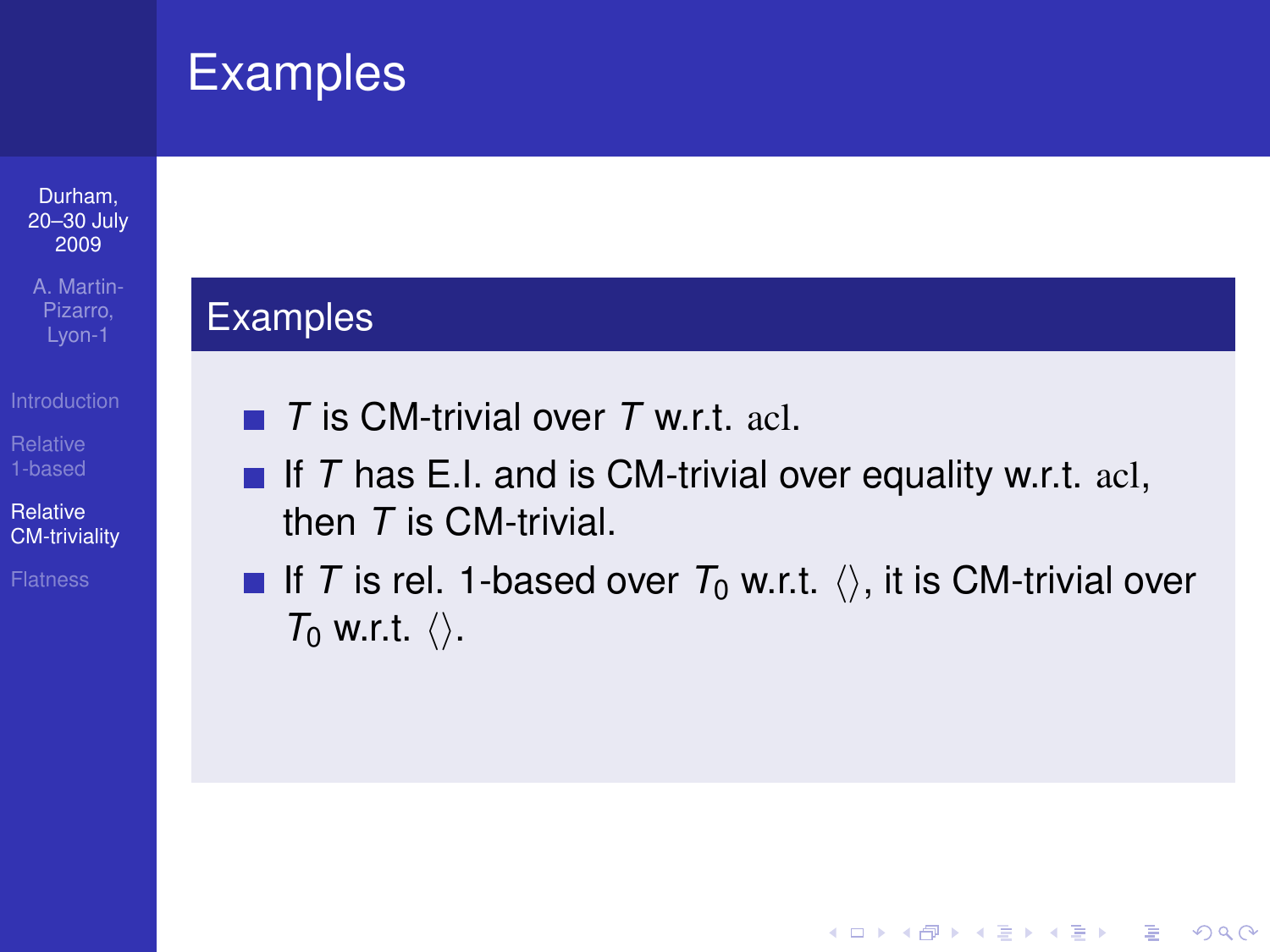#### Durham, [20–30 July](#page-0-0) 2009

A. Martin-Lyon-1

Relative [CM-triviality](#page-18-0)

### Examples

- *T* is CM-trivial over *T* w.r.t. acl.
- If  $T$  has E.I. and is CM-trivial over equality w.r.t. acl, then *T* is CM-trivial.
- If *T* is rel. 1-based over  $T_0$  w.r.t.  $\langle \rangle$ , it is CM-trivial over  $T_0$  w.r.t.  $\langle \rangle$ .
- $\blacksquare$  A Fraïssé-Hrushovski amalgam is CM-trivial over the base data w.r.t. the self sufficient closure.

**KOD KARD KED KED BE YOUR**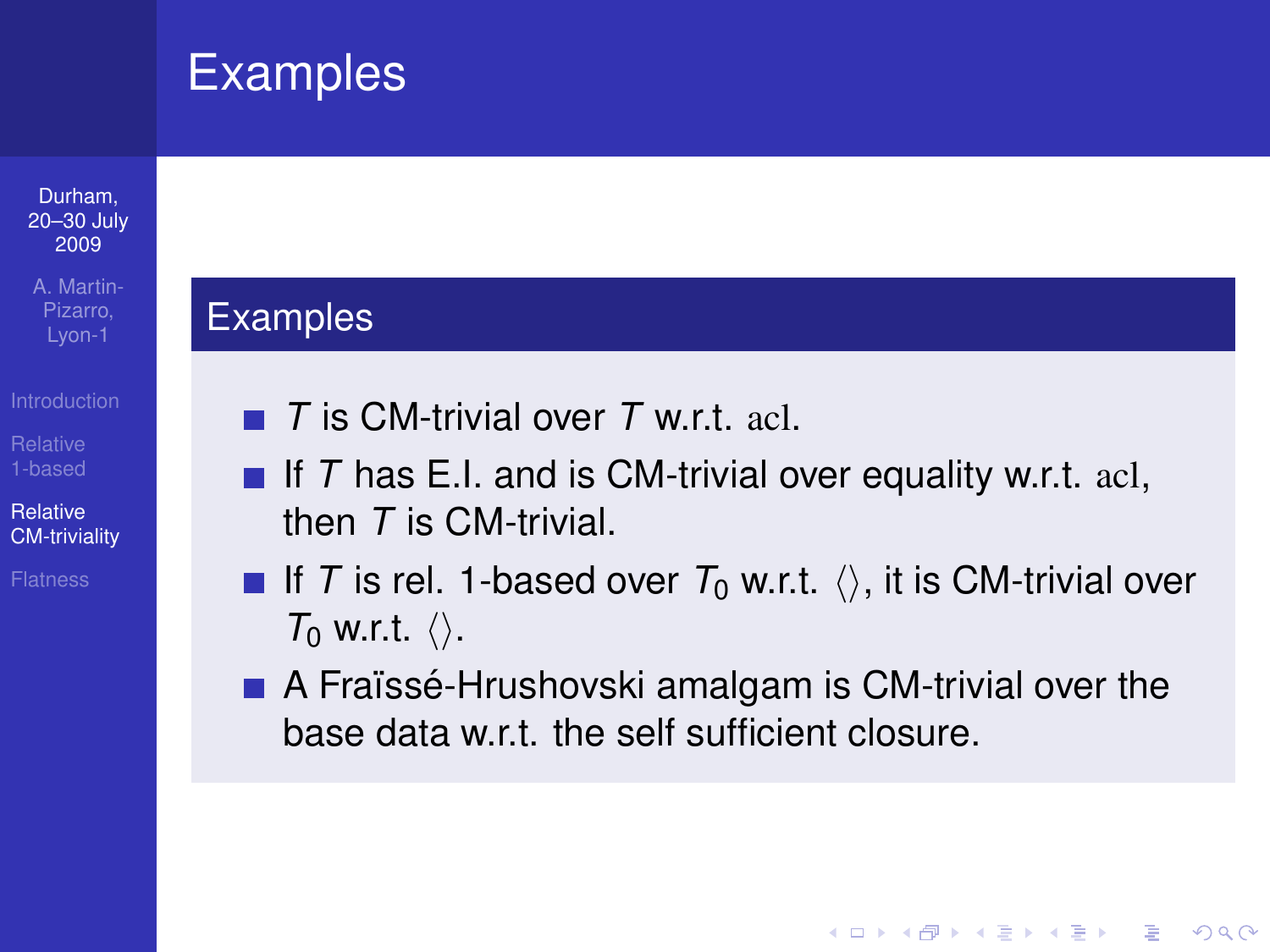## Some Results

#### Durham, [20–30 July](#page-0-0) 2009

A. Martin-Pizarro, Lyon-1

Relative [CM-triviality](#page-18-0)

### Theorem

Let *T* be CM-trivial over  $T_0$  w.r.t.  $\langle \rangle$ . Every connected type-definable group *G* in *T* allows a homogeny *S* to some  $T_0$ -interpretable group *H* such that the ker(*S*) is contained (up to finite index) in  $Z(G)$  (i.e. ker $(S)^{0} \subseteq Z(G)$ )

**KOD CONTRACT A BOAR KOD A CO**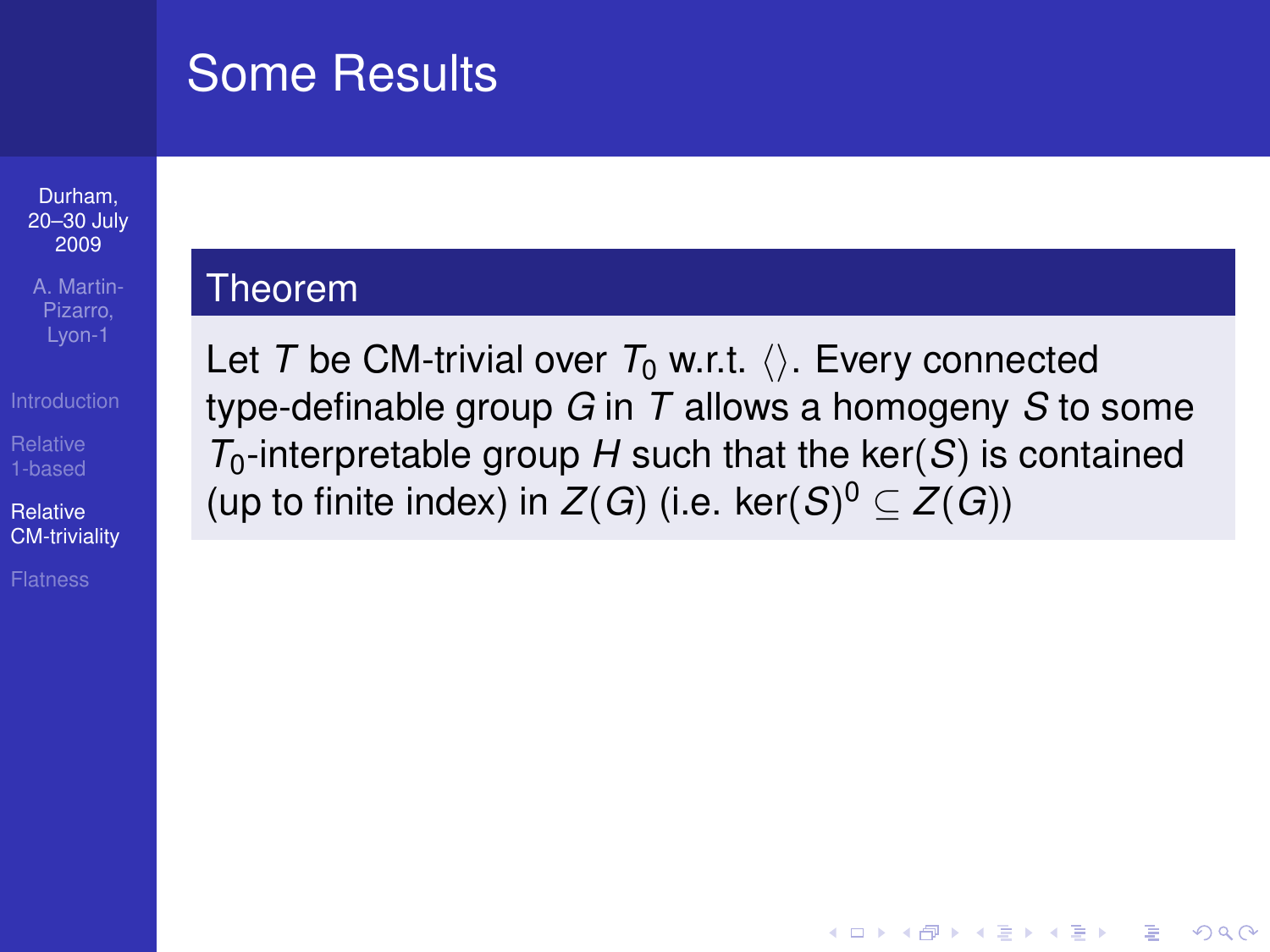## Some Results

#### Durham, [20–30 July](#page-0-0) 2009

A. Martin-Lyon-1

Relative [CM-triviality](#page-18-0)

### Theorem

Let *T* be CM-trivial over  $T_0$  w.r.t.  $\langle \rangle$ . Every connected type-definable group *G* in *T* allows a homogeny *S* to some  $T_0$ -interpretable group *H* such that the ker(*S*) is contained (up to finite index) in  $Z(G)$  (i.e. ker $(S)^{0} \subseteq Z(G)$ )

### **Corollary**

Any type-definable field in *T* is definably isomorphic to a subfield of a  $T_0$ -interpretable one.

**KORK ERKER ADAM ADA**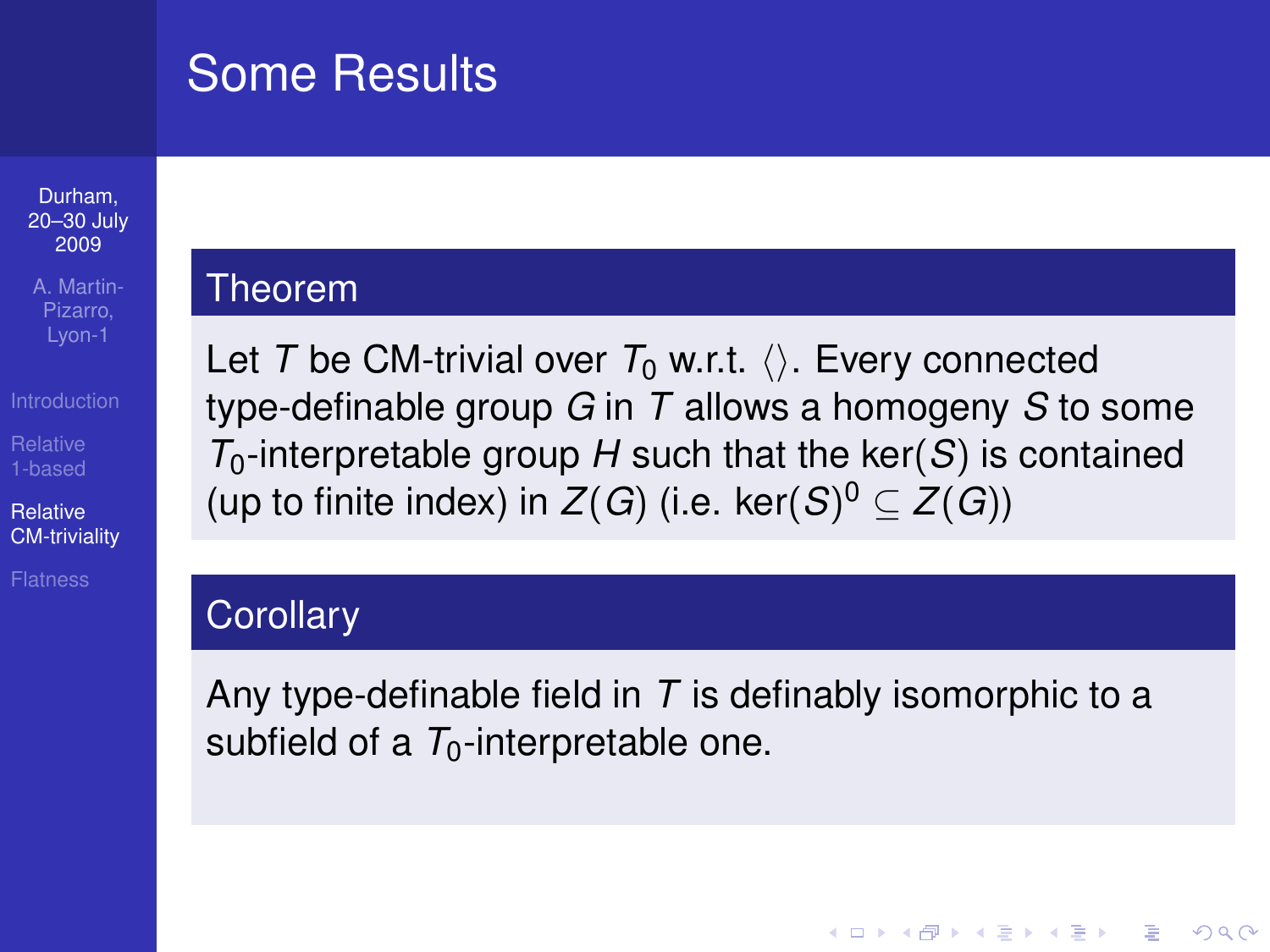## Some Results

#### Durham, [20–30 July](#page-0-0) 2009

A. Martin-Lyon-1

Relative [CM-triviality](#page-18-0)

### Theorem

Let *T* be CM-trivial over  $T_0$  w.r.t.  $\langle \rangle$ . Every connected type-definable group *G* in *T* allows a homogeny *S* to some  $T_0$ -interpretable group *H* such that the ker(*S*) is contained (up to finite index) in  $Z(G)$  (i.e. ker $(S)^{0} \subseteq Z(G)$ )

### **Corollary**

Any type-definable field in *T* is definably isomorphic to a subfield of a  $T_0$ -interpretable one. If T has finite rank, then it is definably isomorphic to a  $T_0$ -interpretable field.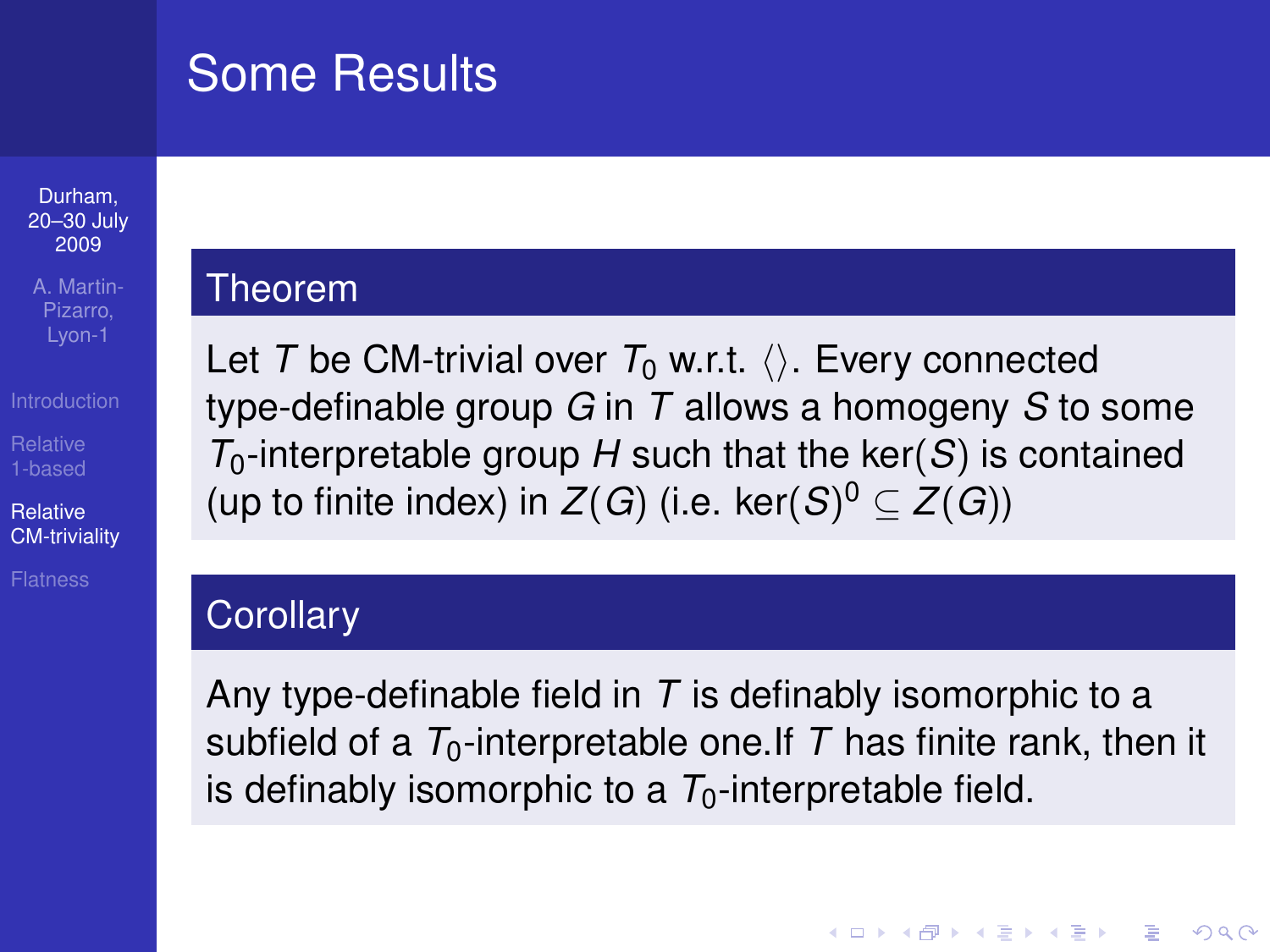A. Martin-Pizarro,

Relative [CM-triviality](#page-18-0)

### **Theorem**

In a colored field *K* of finite rank, every infinite simple interpretable group is linear.

K ロ ▶ K @ ▶ K 할 ▶ K 할 ▶ 이 할 → 9 Q Q →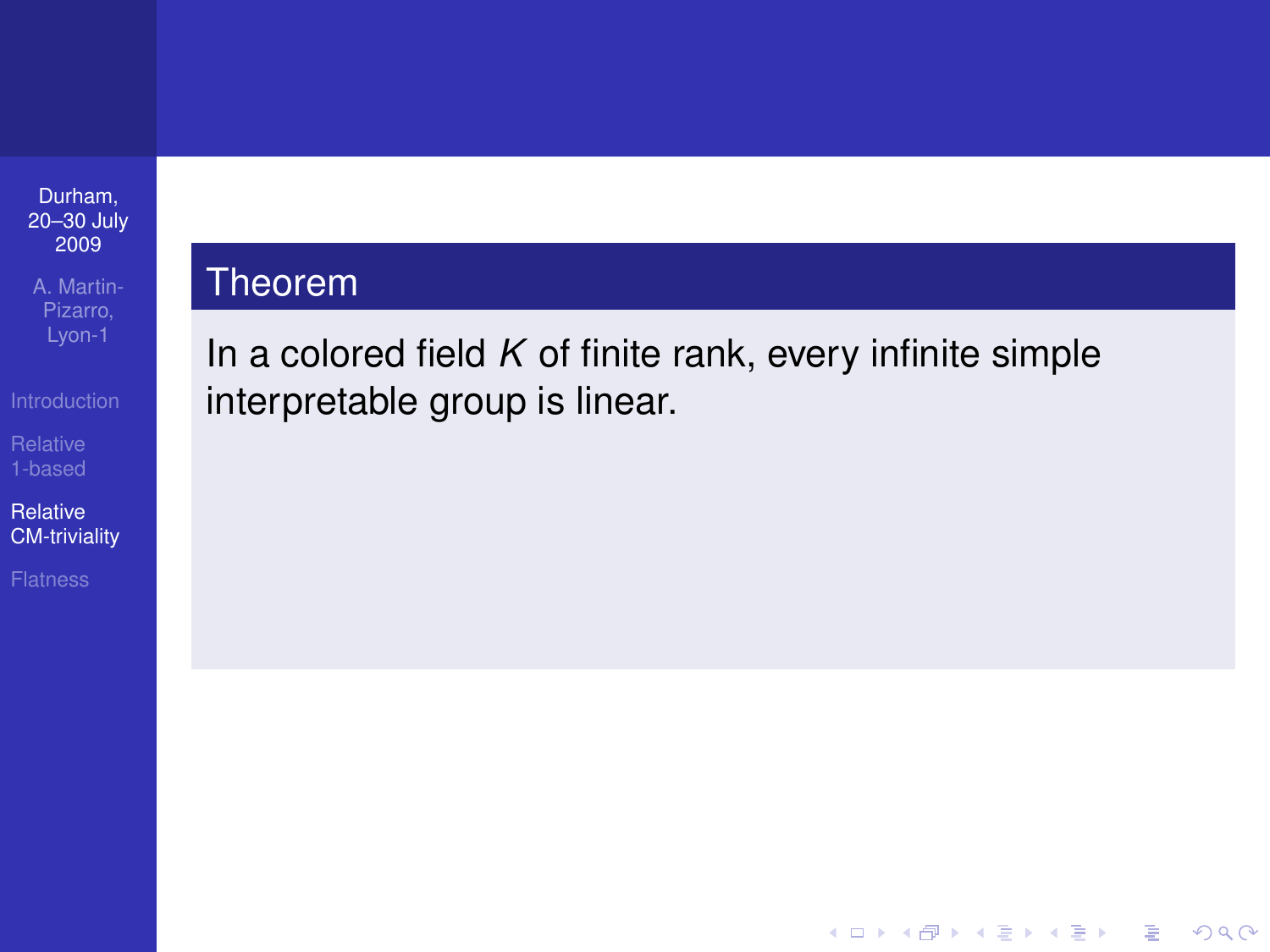A. Martin-

Relative [CM-triviality](#page-18-0)

### Theorem

In a colored field *K* of finite rank, every infinite simple interpretable group is linear. If there was a bad group *G* interpretable in *K*, then

• char
$$
(K) = 0
$$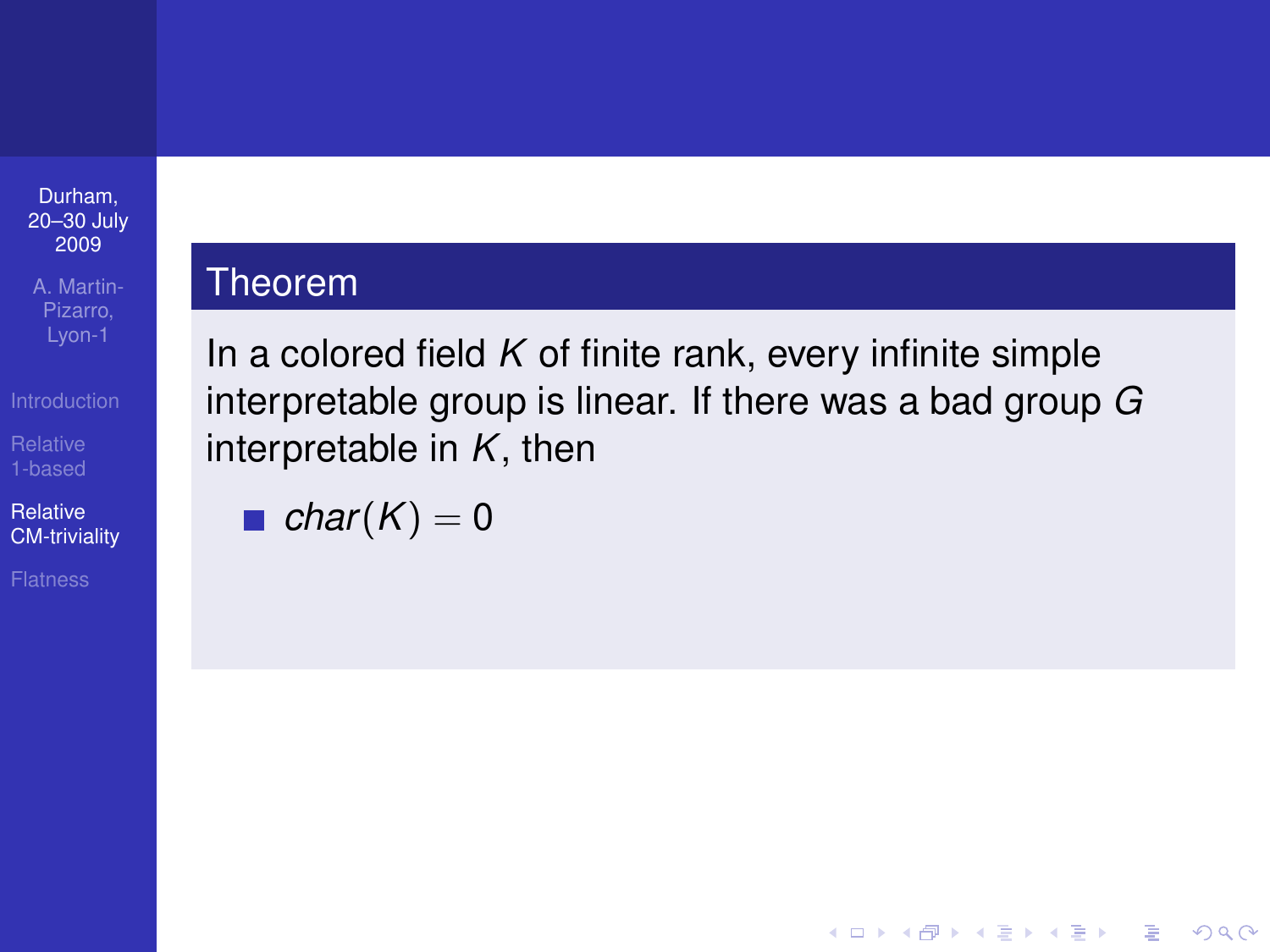A. Martin-Pizarro, Lyon-1

Relative [CM-triviality](#page-18-0)

### Theorem

In a colored field *K* of finite rank, every infinite simple interpretable group is linear. If there was a bad group *G* interpretable in *K*, then

• char
$$
(K) = 0
$$

■ *G* consists only of semi-simple elements (i.e. diagonalizable seen as matrices)

K ロ ▶ K @ ▶ K 할 ▶ K 할 ▶ 이 할 → 9 Q Q →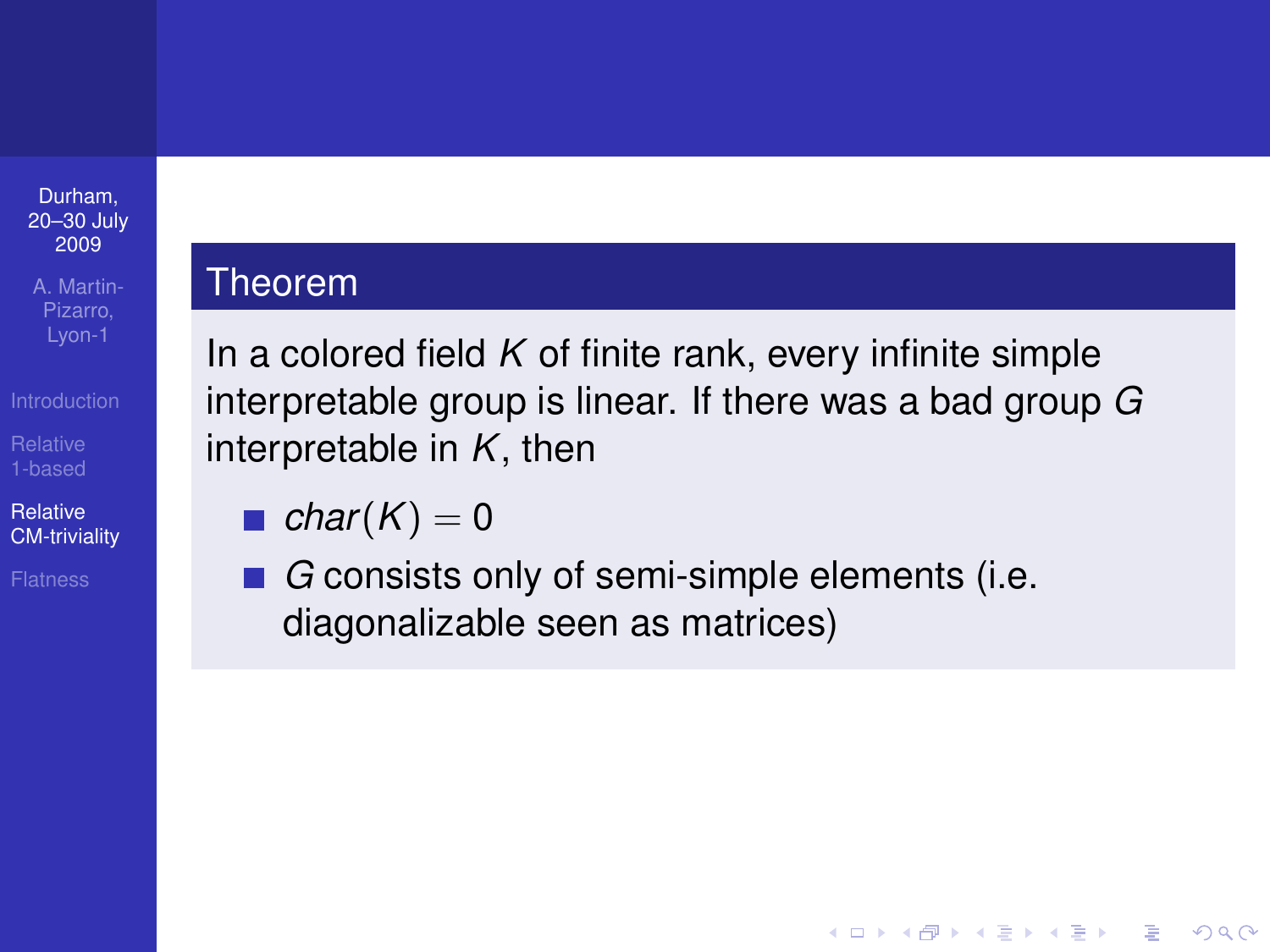A. Martin-Lyon-1

Relative [CM-triviality](#page-18-0)

### Theorem

In a colored field *K* of finite rank, every infinite simple interpretable group is linear. If there was a bad group *G* interpretable in *K*, then

• char
$$
(K) = 0
$$

■ *G* consists only of semi-simple elements (i.e. diagonalizable seen as matrices)

**KOD CONTRACT A BOAR KOD A CO** 

What is then next?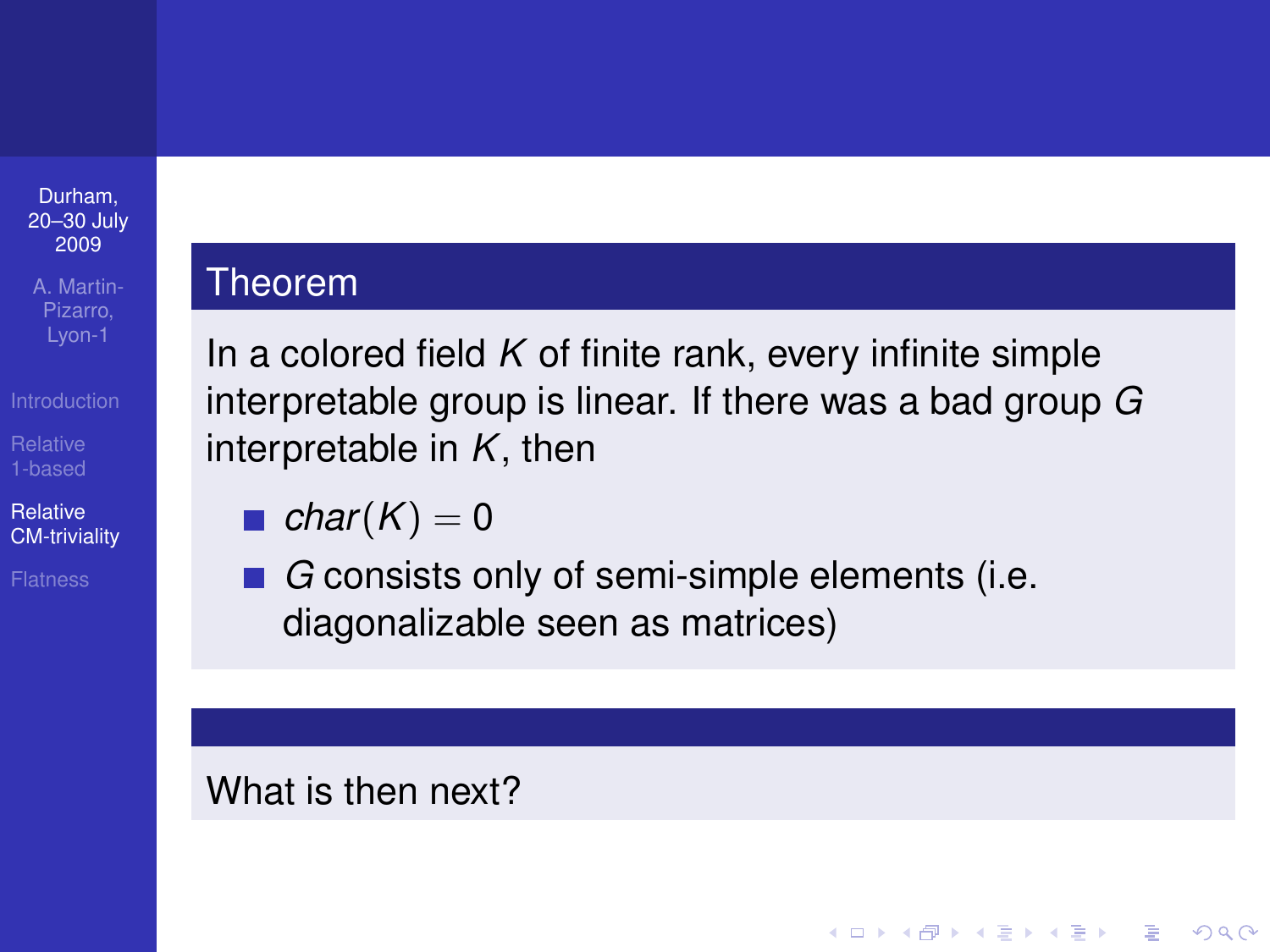## **Flatness**

#### Durham, [20–30 July](#page-0-0) 2009

A. Martin-Pizarro,

[CM-triviality](#page-18-0)

<span id="page-31-0"></span>**[Flatness](#page-31-0)** 

This notion allowed Hurshovski to prove that there were NO infinite groups definable in the new s.m. set.

K ロ > K 個 > K 差 > K 差 > → 差 → の Q Q →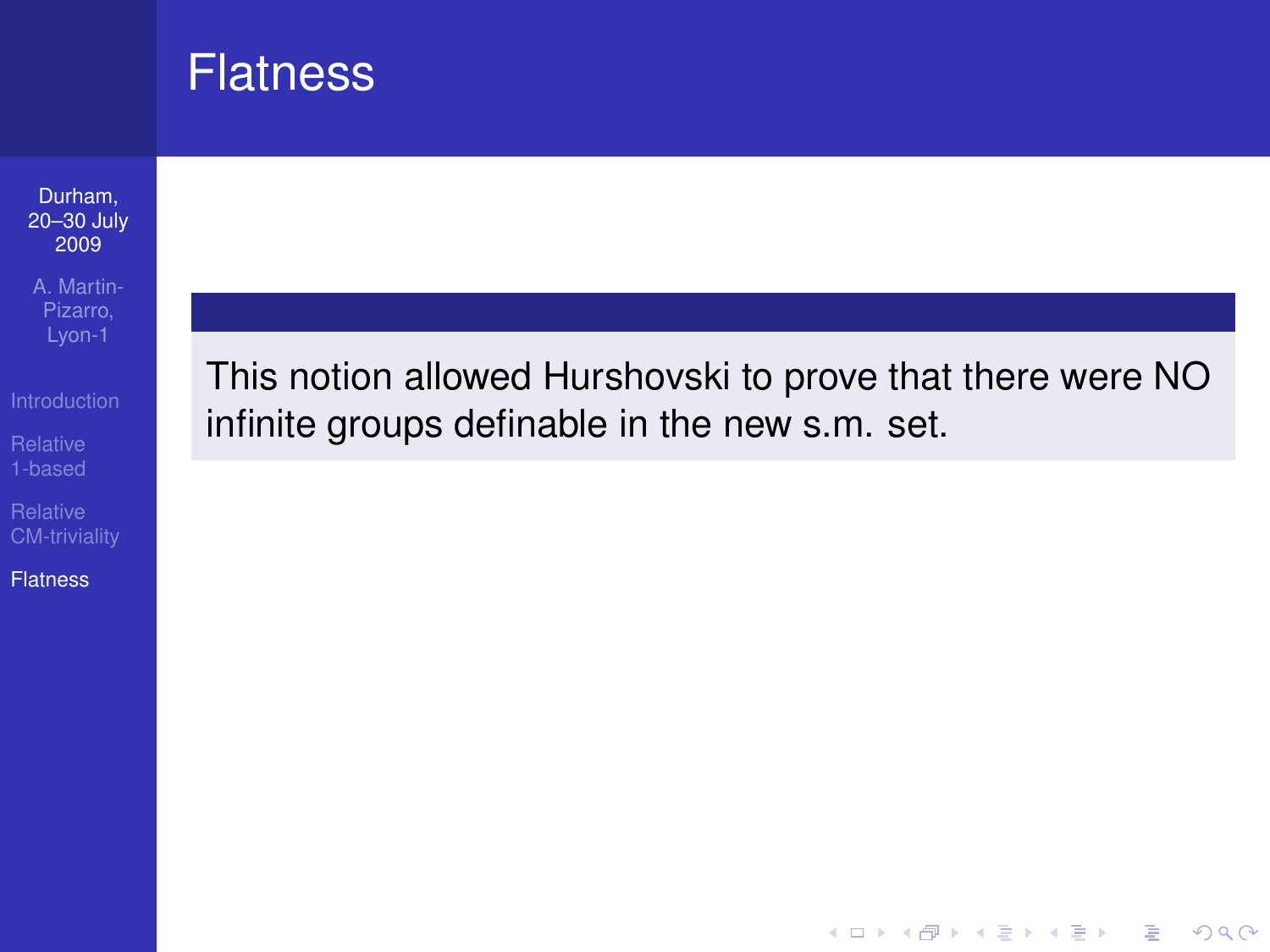## **Flatness**

#### Durham, [20–30 July](#page-0-0) 2009

A. Martin-Pizarro,

[CM-triviality](#page-18-0)

**[Flatness](#page-31-0)** 

This notion allowed Hurshovski to prove that there were NO infinite groups definable in the new s.m. set.

### Theorem

If *T* is rel. flat over  $T_0$  w.r.t  $\langle \rangle$ , then